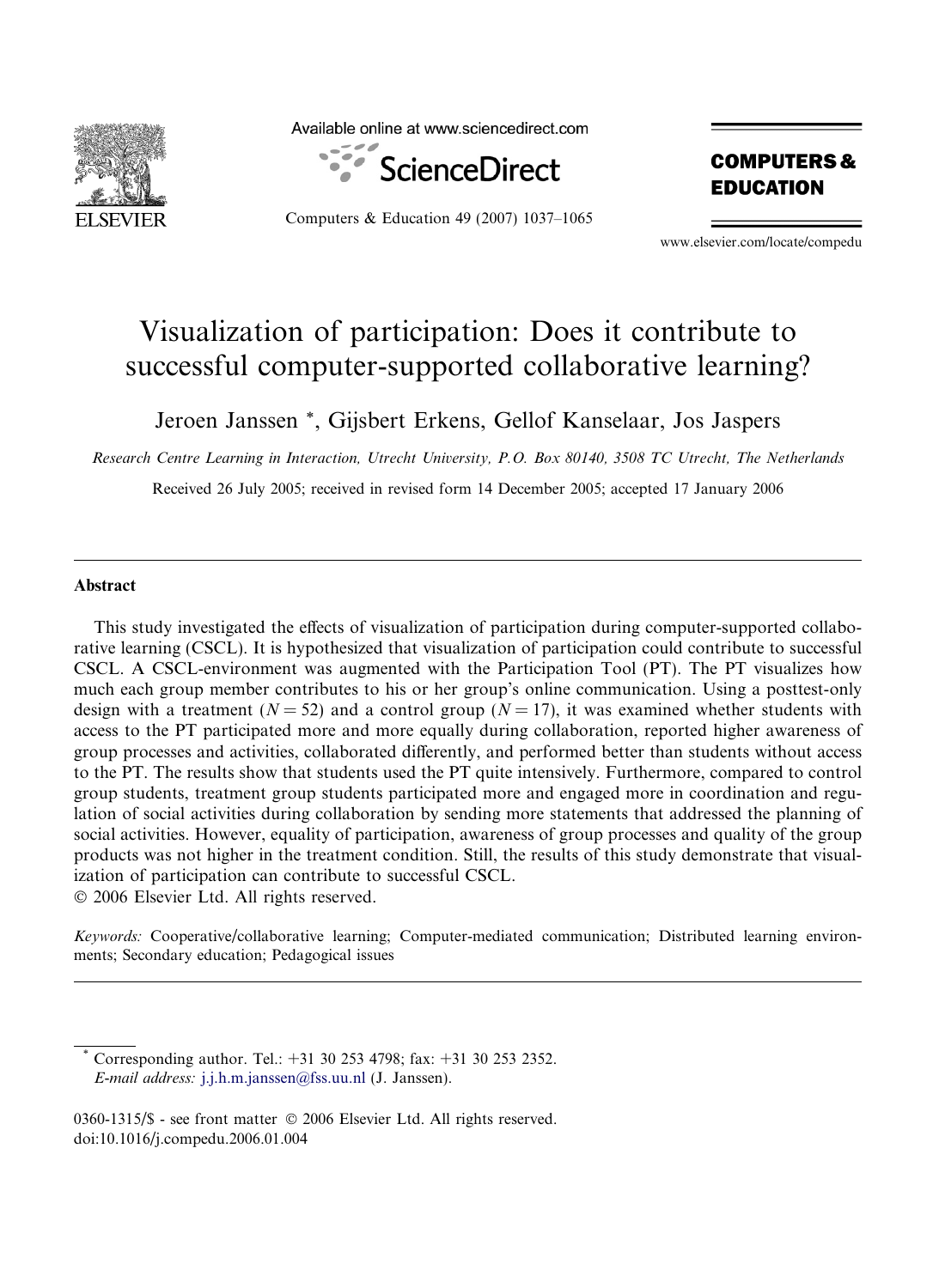# 1. Introduction

Over the last decades advanced information and communication technologies (ICT) have developed rapidly, which has led to many new computer applications, such as e-mail, chat rooms, video conferencing, simulations, and discussion forums. Many educational designers, policy makers, researchers, and teachers have embraced these applications as potentially useful tools for education. This interest has inspired many comparative studies, examining the effects of using ICT in education. Results of a meta-analysis showed that educational applications of ICT can have moderate positive effects on students' learning ([Fletcher-Flinn & Gravatt, 1995\)](#page-26-0).

In addition, new conceptions of learning have emerged. Researchers and theorists have increasingly recognized that learning is not only a cognitive, but also a social, cultural, and interpersonal, constructive process [\(Salomon & Perkins, 1998](#page-27-0)). As a result, instructional strategies whereby students work together in small groups, also known as *collaborative learning*, are increasingly being used in education, since these instructional strategies seem to fit well with this new conception of learning. Furthermore, the positive effects of collaborative learning have been well documented: it enhances students' cognitive performance [\(Johnson & Johnson, 1999; Slavin, 1996](#page-26-0)) and it stimulates students to engage in knowledge construction ([Stahl, 2004](#page-27-0)).

More recently, educational researchers have begun to explore the combination of ICT applications and collaborative learning. As a result, a relatively new field of educational design and educational research has developed. This field, computer-supported collaborative learning (CSCL), deals with issues concerning collaboration, learning processes, and the use of computer-mediated communication (CMC). The primary aim of CSCL is to provide an environment that supports and enhances collaboration between students, in order to enhance students' learning processes [\(Kreijns, Kirschner, & Jochems, 2003\)](#page-27-0). During CSCL, students work on group tasks, and produce a group product. A CSCL environment usually offers tools that facilitate sharing of information and ideas, and the distribution of expertise among group members [\(Lipponen, Rahikainen, Lall](#page-27-0)[imo, & Hakkarainen, 2003](#page-27-0)). When students collaborate in a CSCL environment, they use CMC to communicate with group members. CMC can be either synchronous (e.g., through a chat facility or video conferencing), asynchronous (e.g., through a forum or e-mail), or a combination of both.

Because CSCL combines collaborative learning and the use of ICT, various educational, social, and motivational benefits of CSCL have been suggested and documented by research. First, concerning *educational goals*, students report higher levels of learning in CMC groups, compared to FTF groups ([Hertz-Lazarowitz & Bar-Natan, 2002\)](#page-26-0). More importantly, when compared to FTF groups, students in CMC groups deliver more complete reports, make decisions of higher quality, and perform better on tasks that require groups to generate ideas ([Fjermestad, 2004](#page-26-0)). Second, concerning *social goals*, researchers have found that CMC groups, compared to FTF groups, engage in more complex, broader, and cognitively challenging discussions [\(Benbunan-Fich, Hiltz,](#page-25-0) [& Turoff, 2003\)](#page-25-0), and group members participate more equally [\(Fjermestad, 2004\)](#page-26-0). Finally, CSCL also seems to affect motivational outcomes, since students who collaborated in CMC groups report higher levels of satisfaction [\(Fjermestad, 2004\)](#page-26-0). Thus, it seems that CSCL can have a positive effects for education.

However, many studies have also demonstrated that several of things can, and in fact do go wrong during CSCL. A number of studies have shown that during CSCL, several communicationand interaction problems can occur between students. These results are in contrast with the studies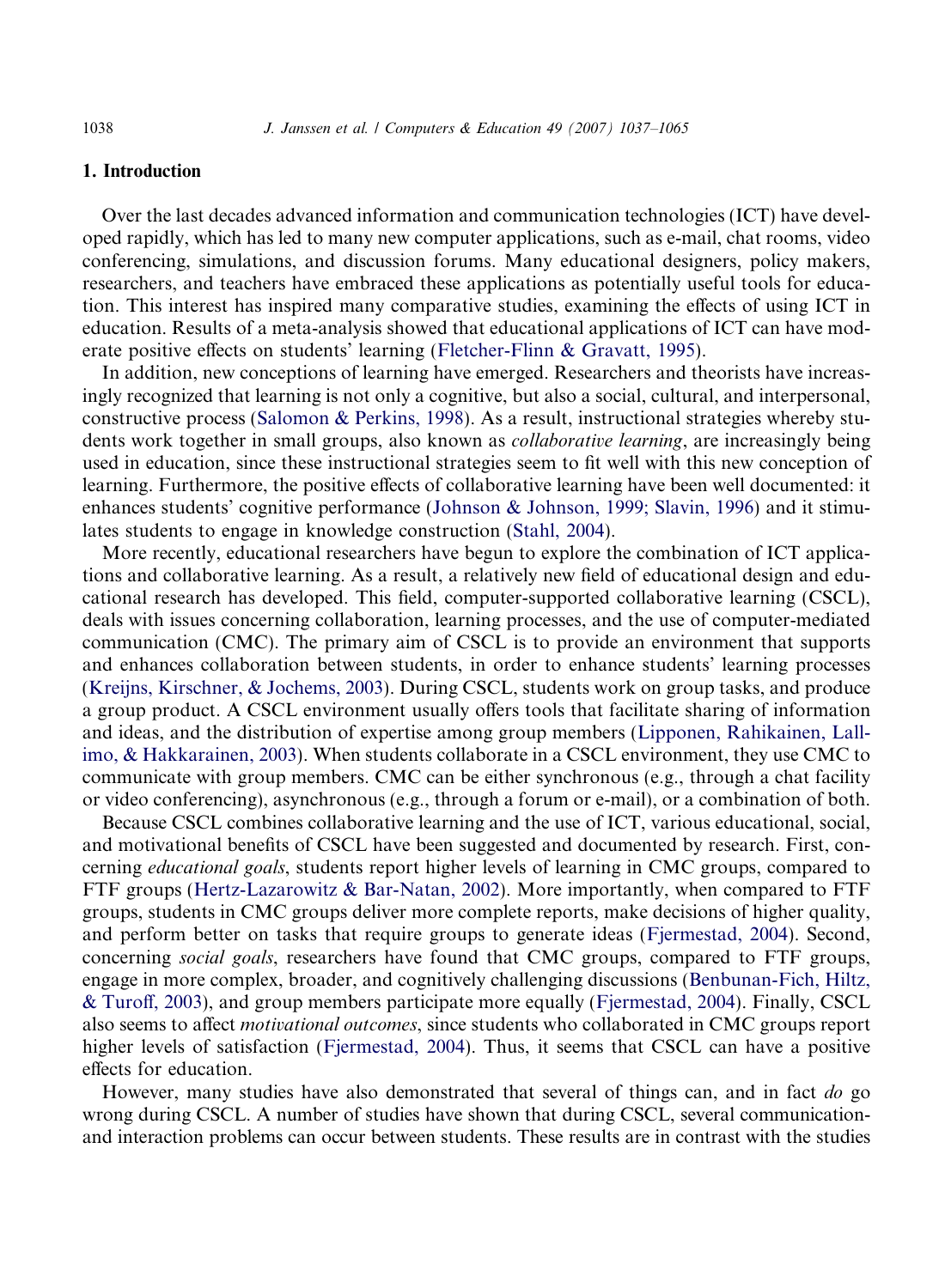mentioned above; some results even seem to contradict the results of other studies. For instance, students working in CMC groups sometimes perceive their discussions as more confusing, compared to FTF groups ([Thompson & Coovert, 2003](#page-27-0)). Furthermore, [Hobman, Bordia, Irmer,](#page-26-0) [and Chang \(2002\)](#page-26-0) found higher levels of personal conflict between students working in CMC groups, compared to FTF groups. As a result, CMC groups need more time to reach consensus and make decisions [\(Fjermestad, 2004\)](#page-26-0). Moreover, they are less productive, and group cohesiveness is lower ([Straus, 1997; Straus & McGrath, 1994\)](#page-27-0). These problems can also influence the results CMC groups attain. For example, compared to FTF groups, CMC groups need more time to complete tasks [\(Baltes, Dickson, Sherman, Bauer, & LaGanke, 2002; Fjermestad, 2004\)](#page-25-0), perform worse on mixed-motive tasks [\(Barkhi, Jacob, & Pirkul, 1999\)](#page-25-0), and report lower levels of satisfaction [\(Baltes et al., 2002\)](#page-25-0). In sum, several problems can occur during CSCL, and therefore its potential may not always be realized.

## 2. Visualization of participation during CSCL: a solution?

In the above section, contradictory results concerning the possible benefits of CSCL were mentioned. Another important contradictory result found in CSCL studies concerns participation levels and equality of participation. Some studies report more equal participation of group members in CMC groups (e.g., [Fjermestad, 2004](#page-26-0)), whereas other studies report dominance of some group members (e.g., [Savicki, Kelley, & Ammon, 2002\)](#page-27-0). Furthermore, in some CSCL studies researchers report low participation rates of all participating students ([Lipponen et al., 2003; Veldhuis-](#page-27-0)[Diermanse, 2002](#page-27-0)). It seems CMC groups may suffer from the same debilitating effects that sometimes occur in FTF groups ([O'Donnell & O'Kelly, 1994; Salomon & Globerson, 1989\)](#page-27-0), such as social loafing (group members invest less effort in a group, compared to working individually), or the free rider effect (students let other group members do the work).

If CSCL sometimes results in low overall participation rates or unequal participation, this is a cause for concern, since group productivity and student achievement depends on students' participation during collaboration ([Cohen, 1994\)](#page-25-0). When students participate equally during collaboration, every group member has the opportunity to contribute to group processes, to participate in knowledge construction, to give or request explanations, and to use and refine his or her skills [\(Webb, 1995](#page-28-0)). Given the importance of participation and equal participation, it is therefore important to ensure high levels of participation and equal participation of group members during CSCL.

Various strategies can be used to stimulate high levels of participation and equal participation. For example, a common strategy is to incorporate *positive interdependence* and *individual accountability* in the group task. Positive interdependence exists when all group members realize they have to work together to achieve their common goal. Individual accountability exists when group members are being held responsible for their contribution to the group goal. Positive interdepence and individual accountability may increase motivation to participate and foster social cohesion, and thus may serve to counter the free rider effect [\(Johnson & Johnson, 1999; O'Donnell & O'Kelly,](#page-26-0) [1994](#page-26-0)).

Another way to improve participation in CSCL may be through visualization of participation. Such a technique visualizes how much each group member relatively contributes to group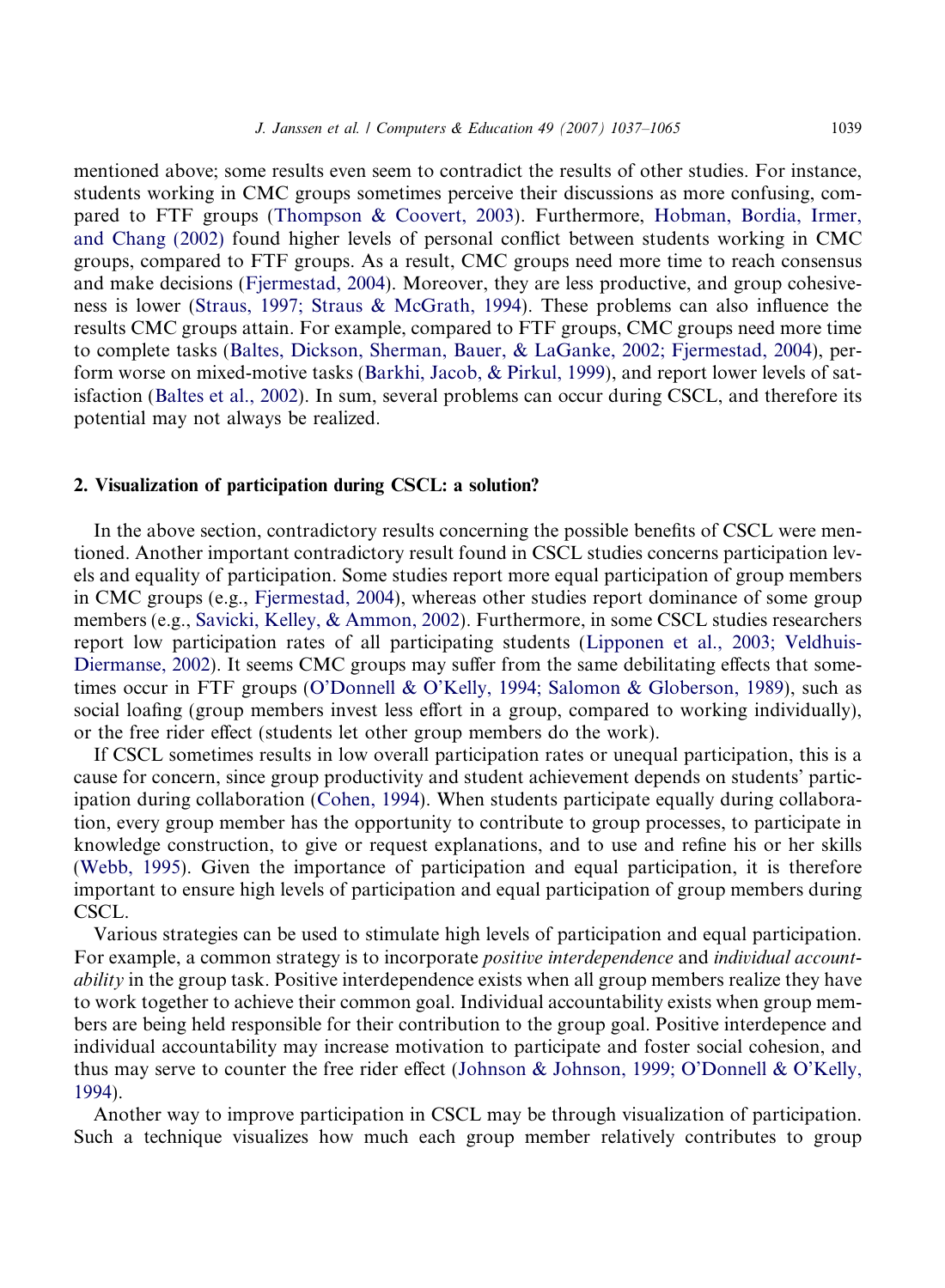discussion. It can be hypothesized that visualization of participation affects participation through motivational and feedback processes. Each of these processes will be explained below. For a detailed description of the visualization used in this study, the reader is referred to Section [5.](#page-6-0)

# 2.1. Motivational processes

Visualization of participation may influence collaboration through motivational processes. Motivational processes have been used to explain why students put effort into collaboration [\(Abrami & Chambers, 1996; O'Donnell & O'Kelly, 1994; Slavin, 1996](#page-25-0)). To counter productivity loss in groups (e.g., caused by free-riding), a possible solution could be to provide group members with an incentive that enhances their motivation to contribute to collaboration [\(Shepperd, 1993](#page-27-0)). When participation of group members is visualized, this makes the contribution of each group member to the group identifiable; establishing a link between a group member and his or her contribution to the collaboration ([Jermann, 2004\)](#page-26-0). This identifiability may provide several motivational incentives for group members to invest effort into collaboration. For example, visualization of participation can motivate group members to participate more, because they are unable to ''hide in the crowd'' and they can be evaluated negatively when they participate insufficiently. This *social evaluation* can motivate students to increase their participation [\(Shep](#page-27-0)[perd, 1993](#page-27-0)). In addition, though social comparison, that is, through comparing themselves to other group members, students may be motivated to set higher standards and to try to increase their participation [\(Michinov & Primois, 2005; Wheeler, Suls, & Martin, 2001\)](#page-27-0).

## 2.2. Feedback processes

Additionally, visualization of participation can also be considered a form of external feedback [\(Butler & Winne, 1995](#page-25-0)), that is, feedback generated by sources other than the student him- or herself (i.e., by teachers, group members, or computer displays). First, external feedback may provide students with information, which they can use to *monitor* their problem solving progress. External feedback allows students to determine whether selected strategies are working as expected, and whether group performance and products are up to standard. Thus, visualization of participation may provide group members with feedback on how well they are collaborating, and whether they have selected an appropriate collaboration strategy (i.e., equal participation of all group members). Similarly, visualization of participation can also be used for group processing. Group processing occurs when group members discuss how well their group is functioning and how group processes may be improved ([Webb & Palincsar, 1996\)](#page-28-0). These discussions may help groups pinpoint, comprehend, and solve collaboration problems (e.g., free riding by some group members) and may contribute to successful collaborative behavior [\(Yager, Johnson, Johnson, & Snider,](#page-28-0) [1986](#page-28-0)). Group processing is also facilitated because visualization of participation may serve a *medi*ating purpose, since it may help group members to externalize and articulate their thoughts about collaboration processes by providing them with appropriate information and concepts [\(Fischer,](#page-26-0) [Bruhn, Grasel, & Mandl, 2002; Teasley & Roschelle, 1993\)](#page-26-0). For example, after examining the visualization, a group member may feel someone is free riding, which may stimulate him or her to discuss this with other group members by referring to the visualization.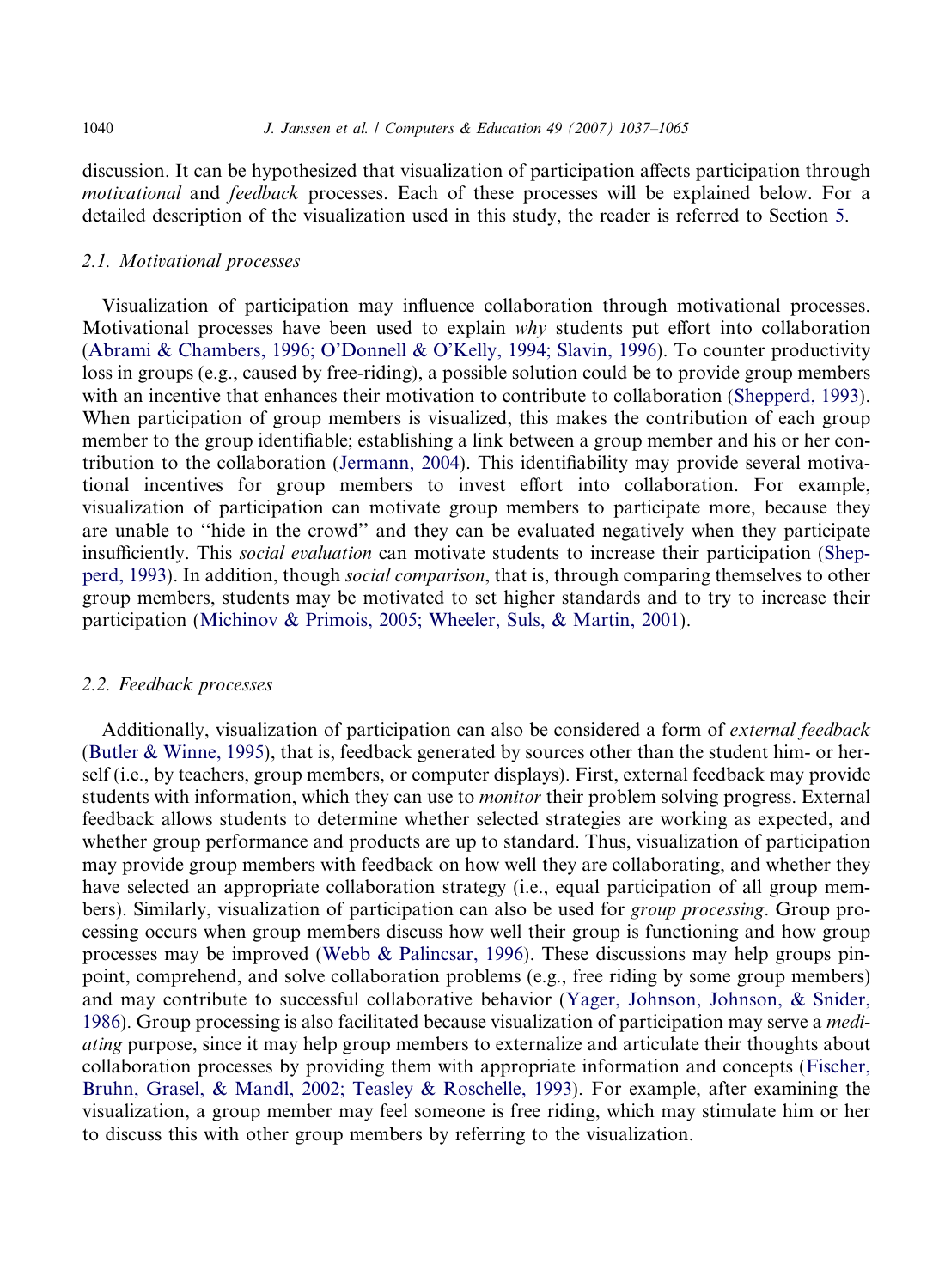Second, the external feedback provided by visualization of participation can also raise students' awareness of the group processes and activities taking place. Because visualization of participation shows group members' participation rates, it could raise students' awareness of group processes, and more specifically, of participation. Several researchers have suggested that awareness can play an important role in facilitating CSCL ([Dourish & Bellotti, 1992; Gutwin & Greenberg, 2004;](#page-25-0) [Kirschner, Strijbos, Kreijns, & Beers, 2004\)](#page-25-0). When students are collaborating, they have to be aware of the activities of their group members, because it allows them to decide which activities they have to engage in. This enables them to anticipate group members' actions.

## 3. Collaborative activities during collaboration

In addition to stimulating participation and equality of participation, visualization of participation may also influence the way students collaborate. For example, as described above, it may stimulate students to engage in group processing. Since one of the aims of this study is to investigate the effects of visualization of participation on the manner in which students collaborate, it is important to describe the different activities students perform during collaboration.

To successfully complete a group task, group members have to engage in different types of activities [\(McGrath, 1991\)](#page-27-0). First, group members have to perform task-related activities that are aimed at solving the problem at hand. Group members need to share and discuss task-related information, in order to pool their informational resources, make valuable information available to all group members [\(Jehn & Shah, 1997\)](#page-26-0), verbalize their ideas and opinions ([Van der Linden,](#page-27-0) [Erkens, Schmidt, & Renshaw, 2000](#page-27-0)), and ask questions that elicit important information [\(John](#page-26-0)[son, Johnson, Roy, & Zaidman, 1985; King, 1994\)](#page-26-0). These task-related activities contribute to a group's production function ([McGrath, 1991\)](#page-27-0) and stimulate successful problem solving and individual learning. For example, [Henry \(1995\)](#page-26-0) instructed group members to share task-relevant information on a judgment task. These groups outperformed groups who did not receive this instruction. Furthermore, in a study by [Teasley \(1995\)](#page-27-0), dyads were instructed to generate hypotheses. Dyads that verbalized their ideas and opinions produced better hypotheses than dyads that did not verbalize their ideas.

Second, groups also have a member-support and well-being function [\(McGrath, 1991\)](#page-27-0). Thus, group members have to attend to the social and emotional element of collaboration to successfully complete a group task [\(Forman & Cazden, 1985; Kumpulainen & Mutanen, 1999; Rourke,](#page-26-0) [Anderson, Garrison, & Archer, 1999](#page-26-0)). Behaviors such as offering positive comments and praising group members contribute to a sound social space and a positive group atmosphere ([Kreijns,](#page-26-0) [2004](#page-26-0)), which may increase group members' efforts to complete the group task (Jehn  $\&$  Shah, [1997; Rourke et al., 1999\)](#page-26-0). On the other hand, behaviors such as swearing or displaying negative emotions may have a negative impact on group cohesion ([Johnson et al., 1985](#page-26-0)). Thus, groups have to perform social activities that help to maintain the group. For example, in a study by [Jehn and](#page-26-0) [Shah \(1997\)](#page-26-0) positive communication (e.g., offering positive comments and motivating group members) was related to performance on certain group tasks.

Third, collaboration also involves *coordination or regulation of task-related activities* [\(Erkens,](#page-26-0) [2004; Erkens, Jaspers, Prangsma, & Kanselaar, 2005\)](#page-26-0). Coordination of task-related activities involves performing them in the right order and at the right time, without conflicting with the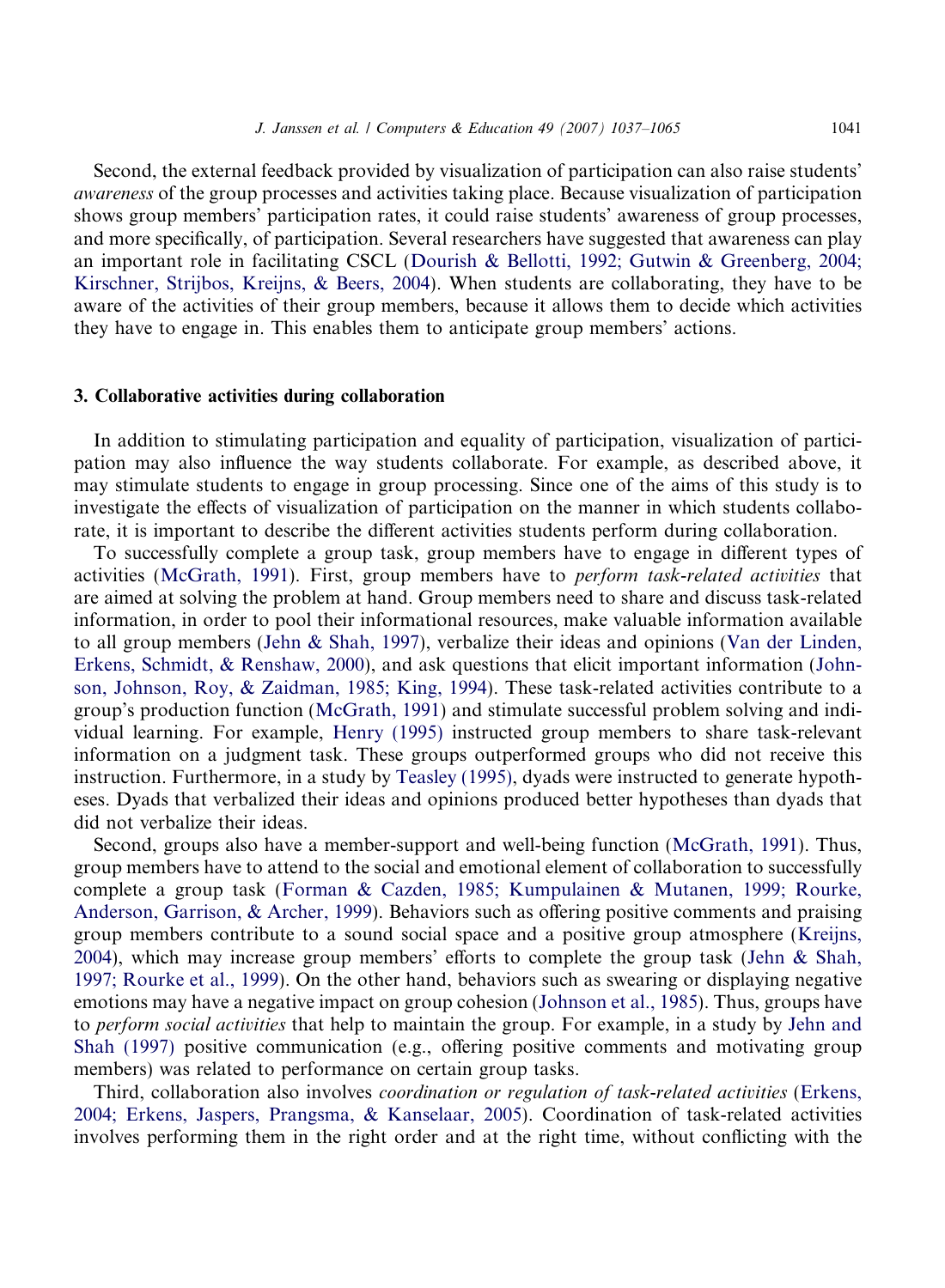|                         | Task-related activities                                                                                                               | Social activities                                                                                                                      |
|-------------------------|---------------------------------------------------------------------------------------------------------------------------------------|----------------------------------------------------------------------------------------------------------------------------------------|
| Performance             | • Discussing task information<br>• Sharing task information<br>• Offering task-related opinions<br>• Asking task-related questions    | • Maintaining a positive group atmosphere<br>• Disclosing personal information<br>• Indicating understanding or misunderstanding       |
| Coordination/regulation | • Making task-related plans<br>• Discussing task-related strategies<br>• Monitoring of task progress<br>• Evaluation of task progress | • Making plans to collaborate<br>• Discussing collaboration strategies<br>• Monitoring group processes<br>• Evaluating group processes |

Table 1 Collaborative activities during collaboration

activities of other students ([Gutwin & Greenberg, 2004](#page-26-0)). During collaboration, group members need to coordinate their activities to determine a common course of action. Therefore, metacognitive activities that regulate task performance, such as making plans and monitoring task progress, are considered important to successful group performance ([Artzt & Armour-Thomas,](#page-25-0) [1997; Van Meter & Stevens, 2000\)](#page-25-0). For instance, in a study on computer-supported collaborative writing, planning activities were related to the quality of written texts ([Erkens et al., 2005](#page-26-0)). Furthermore, [Jehn and Shah \(1997\)](#page-26-0) demonstrated task monitoring was related to performance on group tasks.

Fourth, similar to task-related activities, collaboration requires coordination or regulation of social activities as well ([Ellis, 1997; Erkens, 2004; Forman & Cazden, 1985\)](#page-26-0). During collaboration, group members are interdependent, and therefore they have to discuss collaboration strategies, monitor the collaboration process, and evaluate and reflect on the manner in which they collaborated. For instance, studies by [Yager et al. \(1986\) and Johnson et al. \(1990\)](#page-28-0) demonstrated the positive influence of group processing. That is, when group members discuss how their group is performing and how collaboration may be improved, group performance is increased.

Table 1 depicts the different types of collaborative activities group members have to engage in during collaboration: task-related and social. Furthermore, these activities refer to two levels: a performance level and a coordination or regulation level. Successful collaboration requires that group members attend to both types of activities at both levels.

## 4. Research questions

This study investigates the effects of visualization of participation during CSCL. An existing CSCL-environment will therefore be enhanced with a new tool that visualizes students' participation during collaboration: the Participation Tool (PT, described below). The following research questions will be addressed:

- 1. How intensively do students use the PT while collaborating online?
- 2. Do students who have access to the PT participate more, and more equally, during collaboration than students who do not have access to the PT?

<span id="page-5-0"></span>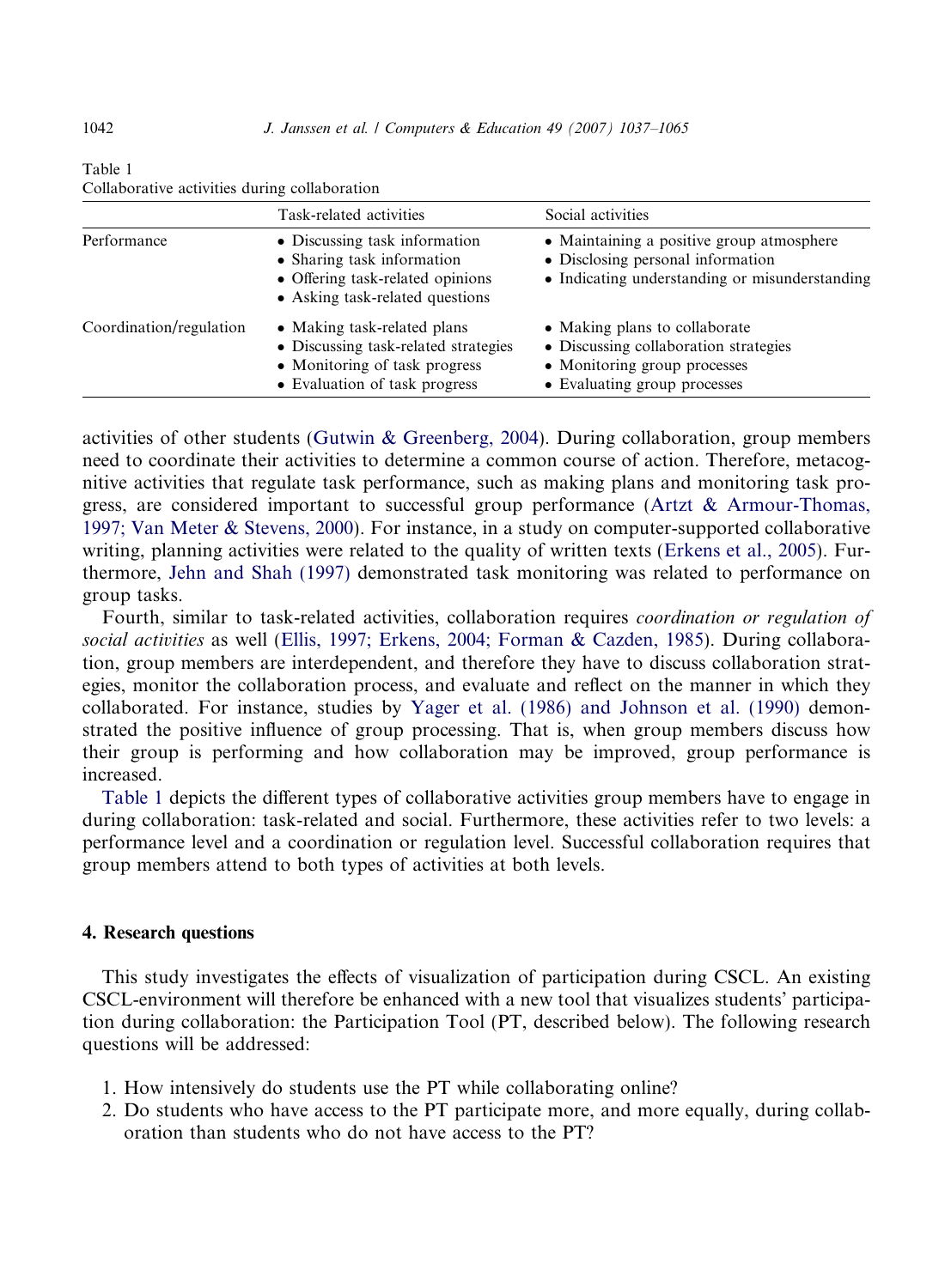- <span id="page-6-0"></span>3. Are students who have access to the PT more aware of group processes and activities during collaboration than students who do not have access to the PT?
- 4. Do students who have access to the PT engage in different collaborative activities than students who do not have access to the PT?
- 5. Do groups who have access to the PT perform better on an inquiry group task than groups who do not have access to the PT?

First, it is expected that the PT will contribute to students' participation during CSCL through motivational and feedback processes as described above. Second, it is expected that the PT will help students to become more aware of the group processes and activities taking place during collaboration, since it provides them with feedback about the participation rates of group members. Furthermore, it is expected that the PT will affect the way students collaborate. Because the PT gives students information about the way their group is functioning, it may stimulate students to engage in coordination or regulation of social activities (see [Table 1\)](#page-5-0). For example, the PT may help group members to monitor group processes, evaluate how their group is collaborating, or help them to make plans for collaboration. Finally, it is expected that, through higher levels of participation, higher awareness and different collaborative activities, the PT will contribute to groups' performance on group tasks, thus increasing the efficacy of collaboration.

## 5. Method and instrumentation

## 5.1. Design

A posttest-only design with a treatment and a control group was used to answer the research questions. Treatment group students had access to the PT; control group students did not. Three different classes participated in the study. Each class was randomly assigned to either the treatment or the control group. Thus, all students from one class were in the same condition: either treatment or control. Two classes were assigned to the treatment group, and one class was assigned to the control group. The treatment group consisted of 55 students (17 groups), and the control group of 17 students (five groups).

#### 5.2. Participants

Participants were 72 eleventh-grade students (30 male, 42 female) from a secondary school in The Netherlands. Students came from three different classes and were enrolled in the second stage of the pre-university education track. Mean age of the students was 16 years (SD = .58, min = 15,  $max = 18$ ). Three treatment group students were omitted from all analyses because they attended less than half of the lessons. Therefore, the final number of participants was 52 treatment group and 17 control group students.

During the experiment, the participating students collaborated in groups of three or four; students were randomly assigned to a group by the researchers. Therefore, group composition was heterogeneous with respect to ability and gender. In order to eliminate combinations of students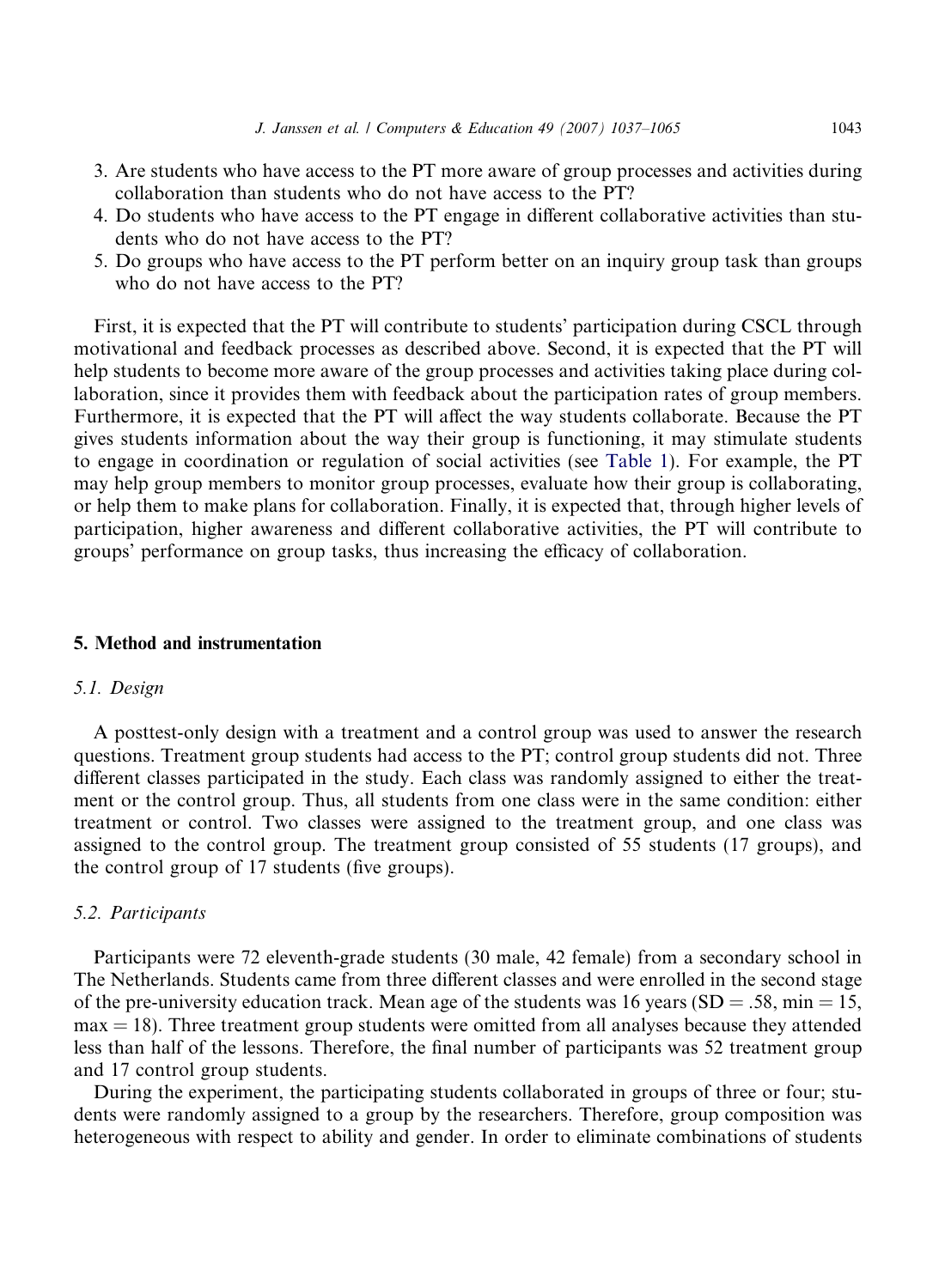<span id="page-7-0"></span>who could not get along with each other, the group compositions were verified by their teachers. The initial group compositions were approved.

# 5.3. Tasks and materials

## 5.3.1. CSCL-environment: VCRI

Participating students collaborated in a CSCL-environment called Virtual Collaborative Research Institute (VCRI, [Jaspers, Broeken, & Erkens, 2004\)](#page-26-0). VCRI is a groupware program designed to support collaborative learning on research projects and inquiry tasks. Every student works at one computer. Fig. 1 shows a screenshot of the VCRI-program, detailing the most important tools.

The *Chat* tool is used for synchronous communication between group members. The chat history is stored automatically and can be re-read at any time. Students can read the description of the group task and search for relevant historical information using the Sources tool. The Co-Writer is a shared word-processor, which can be used to write a group text. Using the Co-Writer, students can work simultaneously on different parts of their texts. The *Statusbar*, in the bottom of the screen, displays who is online, and which tools group members are currently using, and thus serves as a tool to raise students' workspace awareness [\(Gutwin & Greenberg, 2004](#page-26-0)). Other tools of the VCRI-program, not shown in Fig. 1, include for example the Planner, which can be used to organize and plan group activities, the *Diagrammer*, which can be used to construct argumentative diagrams, and the Reflector, which is used by students to reflect on group processes.



Fig. 1. Screenshot of the VCRI-program, detailing the most important tools (translated from Dutch).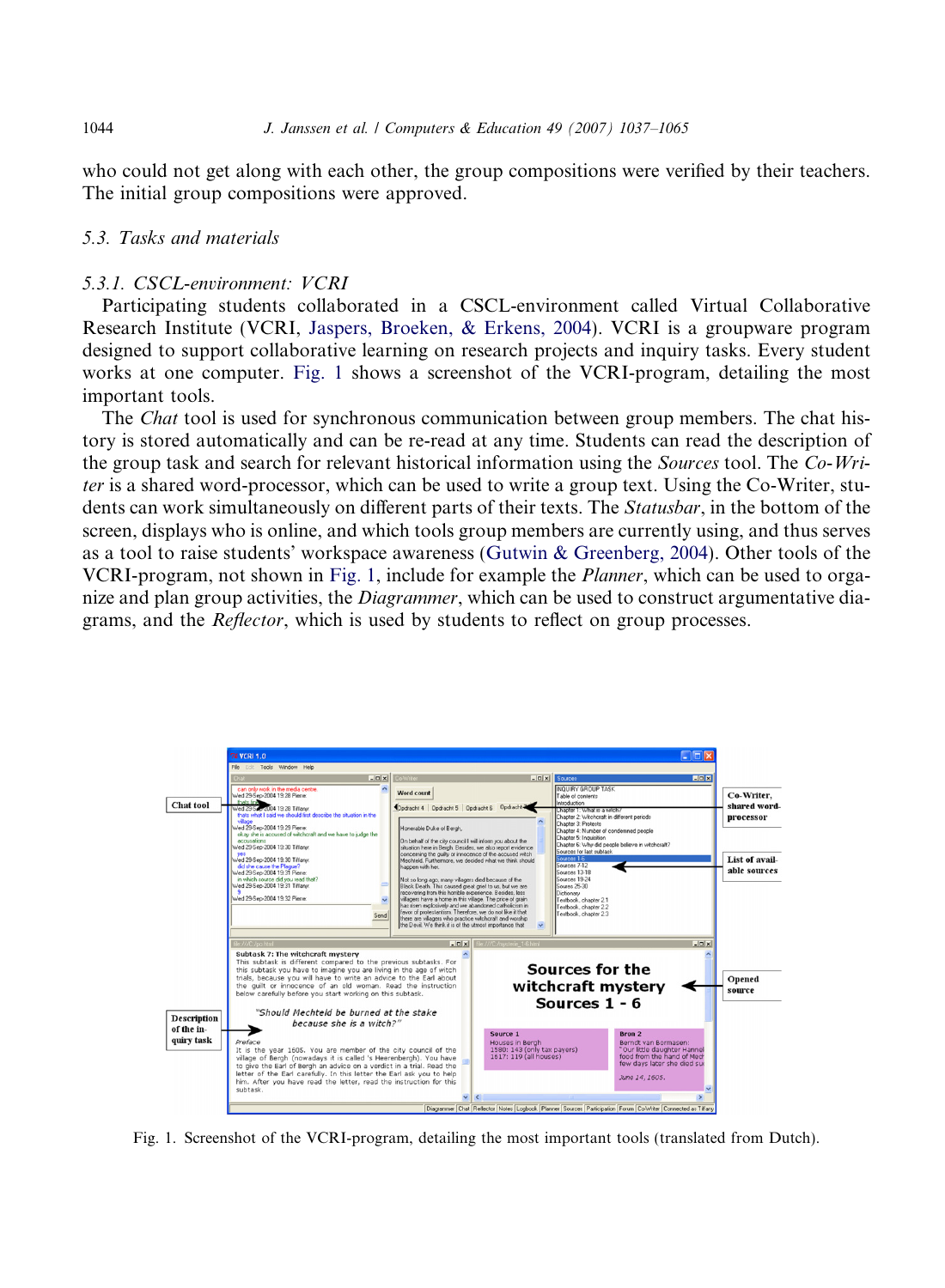#### 5.3.2. Inquiry group task

The participating students collaborated on a historical inquiry group task. Inquiry tasks are an important part of the curriculum in the Dutch upper secondary levels. Subject of the task was ''Witches and the persecution of witches''. This task was developed together with the participating teachers. The task consisted of seven subtasks that addressed various aspects of the subject. The introduction of the task stressed the importance of working together as a group on the subtasks, and pointed out that group members were themselves responsible for the successful completion of the task. Students were instructed to use the VCRI program to communicate with group members. Students were told they had eight lessons to complete the inquiry task.

The groups had to use different historical and (more) contemporary *sources* to answer questions about: (1) the definition of a witch, (2) how witches were perceived in different historical periods, (3) protests against the persecution of witches, (4) the number of people that were condemned for witchcraft, (5) the role of the inquisition, and (6) reasons why people believed in witchcraft. Approximately 40 sources from textbooks and the Internet were available to the students through the Sources tool.

The final subtask<sup>1</sup> was somewhat different compared to the other subtasks. To complete this subtask, students had to imagine they were 17th century judges. They were asked to write an advice about the guilt or innocence of an old woman. The woman lived in a small village, plagued by the Black Death and famine.

To successfully complete the inquiry group task, all group members had to participate during the group process. Positive interdependence and individual accountability were incorporated in the group task, in order to ensure collaboration between group members ([Johnson & Johnson, 1999](#page-26-0)). Positive interdependence was realized in different ways. First, because the inquiry task was quite extensive and complex, no group member was likely to solve the task on his or her own. Group members needed to make plans, generate alternatives and solutions, and give or request explanations. Furthermore, students were told they would receive a group grade for their final version of the task and the quality of their collaboration would also partly determine their grade. Finally, for several of the subtasks, group members needed to integrate their perspectives in a jointly written text. Individual accountability was realized in several subtasks. For example, in the final subtask each student was responsible for a specific part of the advice, while the group as a whole was responsible for making the advice into a coherent whole. Thus, although task division between group members could be efficient, the present group task required high levels of collaboration in order to successfully complete the task.

#### 5.4. Treatment: Participation Tool

To answer the research questions the VCRI was augmented with a new tool, the PT. The PT visualizes how much each group member contributes to his or her group's online communication, through for example the Chat tool shown in [Fig. 1.](#page-7-0) The PT does not take into account students' activities in other tools, such as the shared word processor.

<sup>&</sup>lt;sup>1</sup> This subtask was based on a task developed for the Active historical thinking textbook [\(De Vries, Havekes, Aardema,](#page-25-0) [& Van Rooijen, 2004](#page-25-0)).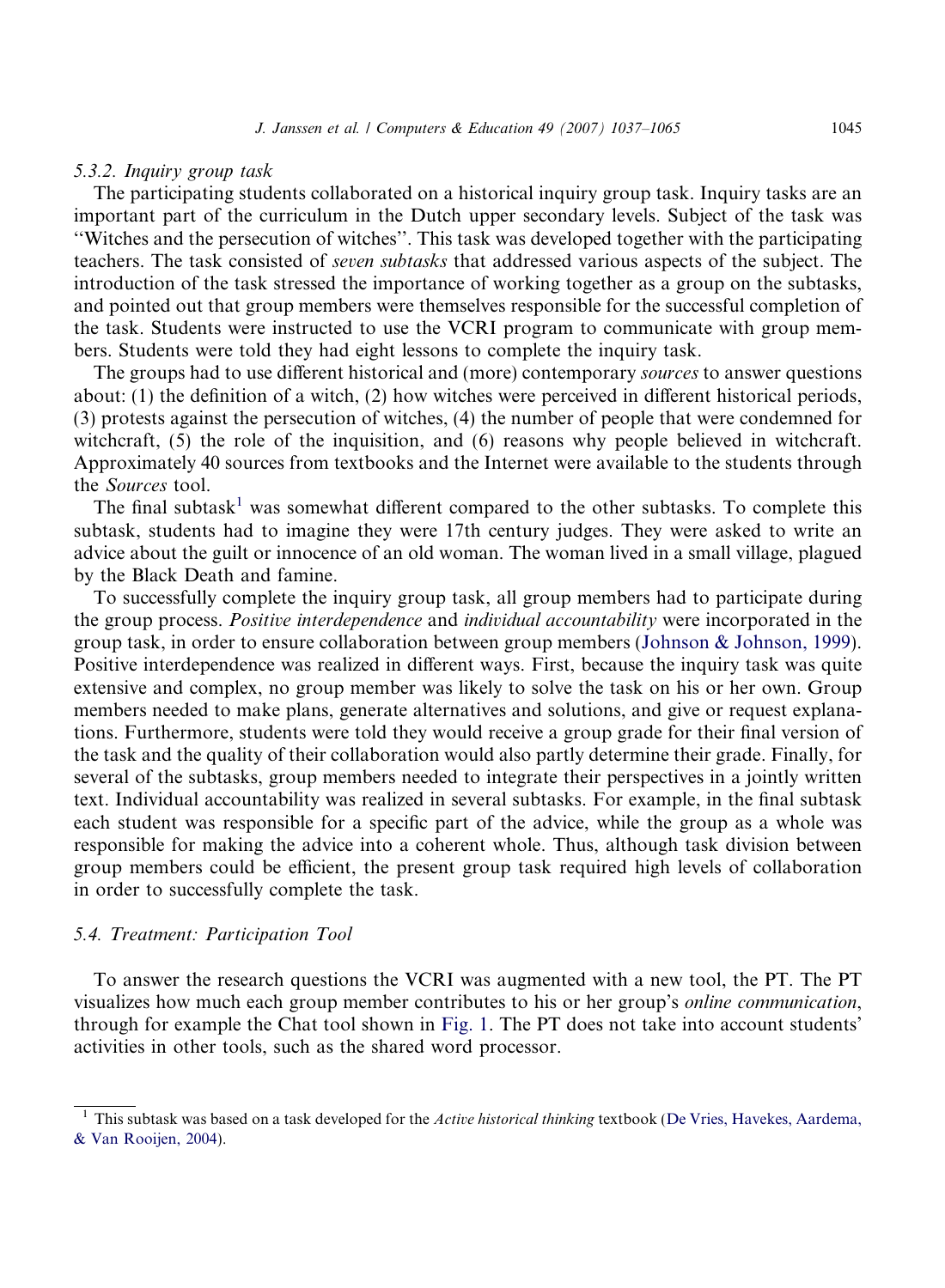In the PT, each student is represented by a sphere; group member's spheres are grouped together. For example, Fig. 2 shows a class of students. The students from this class were assigned to several groups. For instance, the four spheres in the upper right of the Figure represent one group of four students. While students are communicating with each other in the online environment, the PT is continually updated, allowing students to compare their participation rates to those of their group members.

In the PT, the *distance* of a sphere to the group center indicates the *number of messages sent* by the student, compared to the other group members. If a sphere is close to the center, the student has sent more messages compared to a student who is farther away from the center. The *size* of a sphere indicates the *average length of the messages* sent by a student, compared to the other group members. If a sphere is smaller, the student has sent shorter messages compared to a student whose sphere is bigger.

Using the PT, students can zoom in, to examine their own group more closely, or zoom out to examine the whole class. In Fig. 2, the PT is zoomed out, displaying much of the class. This enables students to examine the participation rates of students from other groups. For instance, the *distance of a group* to the center of the whole class indicates the *number of messages* this group has sent, compared to other groups. Thus, a group that has sent many messages is located closer to the center of the class, compared to a group that has sent a few messages. In addition, the size of the grey circles in the middle of each group, indicate the average length of the messages sent by the groups. If a grey circle is bigger, this group has sent longer messages compared to a group whose grey circle is smaller.



Fig. 2. Screenshot of the Participation Tool.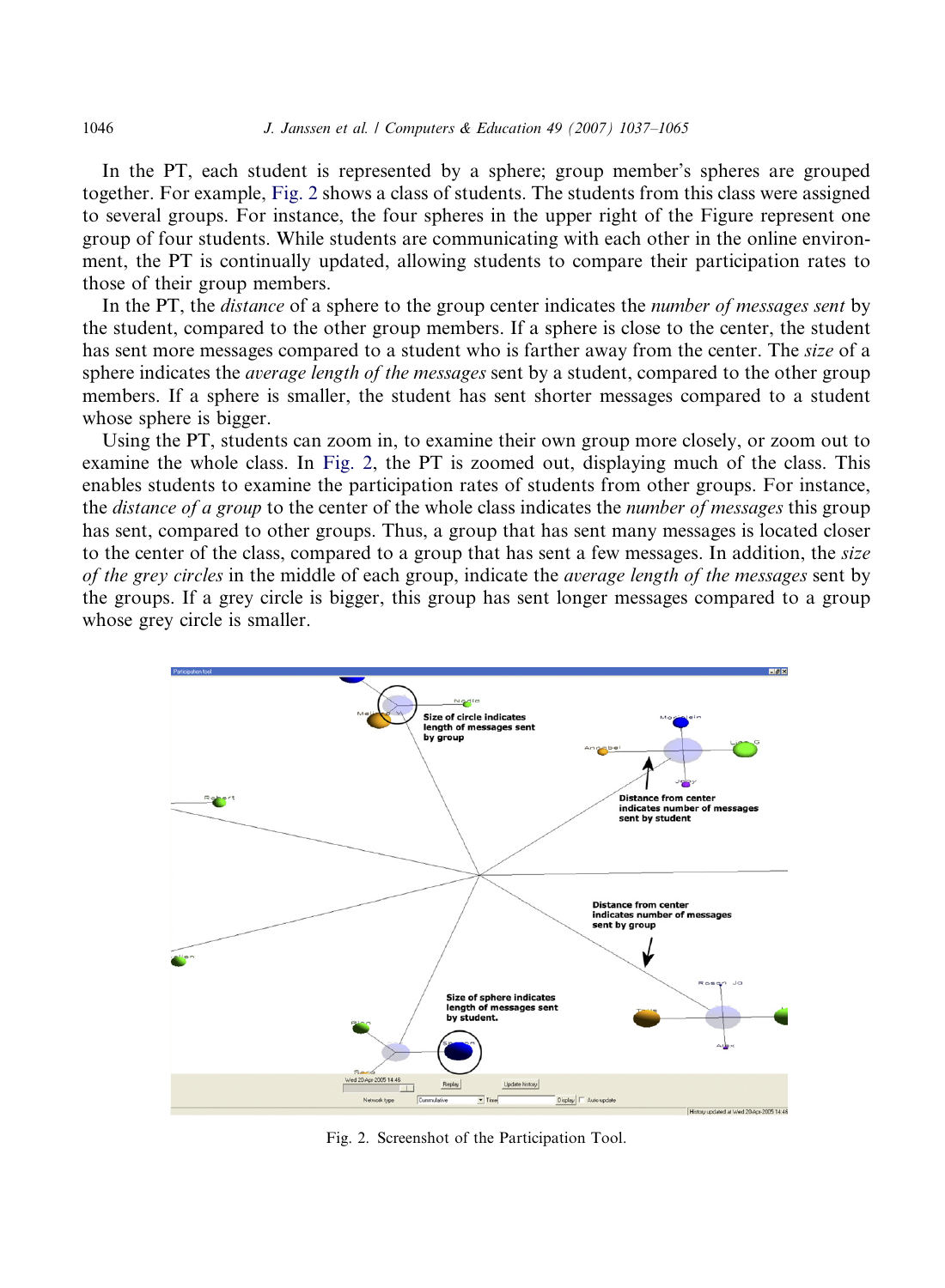The PT can be opened and examined by students at any time. The visualization can be rotated using the mouse, to examine the visualization from a different perspective. The PT can display students' cumulative participation rates (i.e., total number of messages sent), but can also display a moving average. The moving average displays students' participation rates during the past 20 min. After a while, the moving average display is more sensitive to changes than the cumulative display. This is because when students have sent many messages, sending one long message does not influence the cumulative display very much. But in a period of 20 min, the number of messages is limited, which means that sending one long message has more impact on the visualization (i.e., the size of the sphere will increase more dramatically). Furthermore, it is important to note that students are *not forced* to use the PT. In order words, it is available and students can use it whenever they want, but they can also choose to ignore or close it whenever they want.

Finally, it should be noted that the PT visualizes the *quantity* of the online communication between group members and the equality of participation between group members. Obviously, the quality of the messages sent by the students is also very important for successful collaboration. The PT does not visualize the quality of the messages sent by the students. Nonetheless, quantity of communication is also important for successful collaboration. For example, when unequal participation exists between group members, this is an indication of free riding behavior. Furthermore, if a group member only types a few messages, he or she cannot be regarded a full-fledged group member, although his or her messages may be of high quality. In short, quality and quantity of collaboration should go hand in hand. Ideally, group members should contribute many, high-quality messages to the online discussion.

## 5.5. Units of analysis

To answer the research questions regarding the influence of the PT on participation and collaboration, a decision had to be made regarding the unit of analysis. To determine participation in CSCL settings, researchers have mostly used the number of messages sent (e.g., [Adrianson, 2001;](#page-25-0) [Lipponen et al., 2003\)](#page-25-0), or the number of words written (e.g., [Savicki et al., 2002; Straus, 1997](#page-27-0)) as the unit of analysis. However, using the message as a measure of participation can be considered arbitrary in CSCL, since CMC discourse differs considerably from FTF discourse. For example, in synchronous CMC there are fewer conventions about the acceptable length of messages. As a result, some users only send one proposition per chat message, while other users type multiple sentences, combining several propositions ([Howell-Richardson & Mellar, 1996\)](#page-26-0). The chat messages sent by the participating students, were therefore segmented into *dialogue acts* [\(Erkens, 2004](#page-26-0)). Dialogue acts indicate the communicative function of a chat message (responding, informing, argumentation, commanding, or eliciting). One dialogue act corresponds to one proposition.

The computer program Multiple Episode Protocol Analysis (MEPA) was used for the analyses of chat protocols ([Erkens, 2003](#page-26-0)). To segment chat messages, a segmentation filter was used. A filter is a program, which can be specified in the MEPA program for automatic rule based coding or data manipulation. The filter automatically segments message into dialogue acts, using over 300 decision rules. Punctuation marks and connectives (e.g., ''and'', ''but'') are used to segment a chat messages into dialogue acts. For example, the chat message ''The first answer is okay, but the second is not'' is split into two dialogue acts (''The first answer is okay'' and ''but the second is not''), whereas the message "That's fine" is treated as one dialogue act.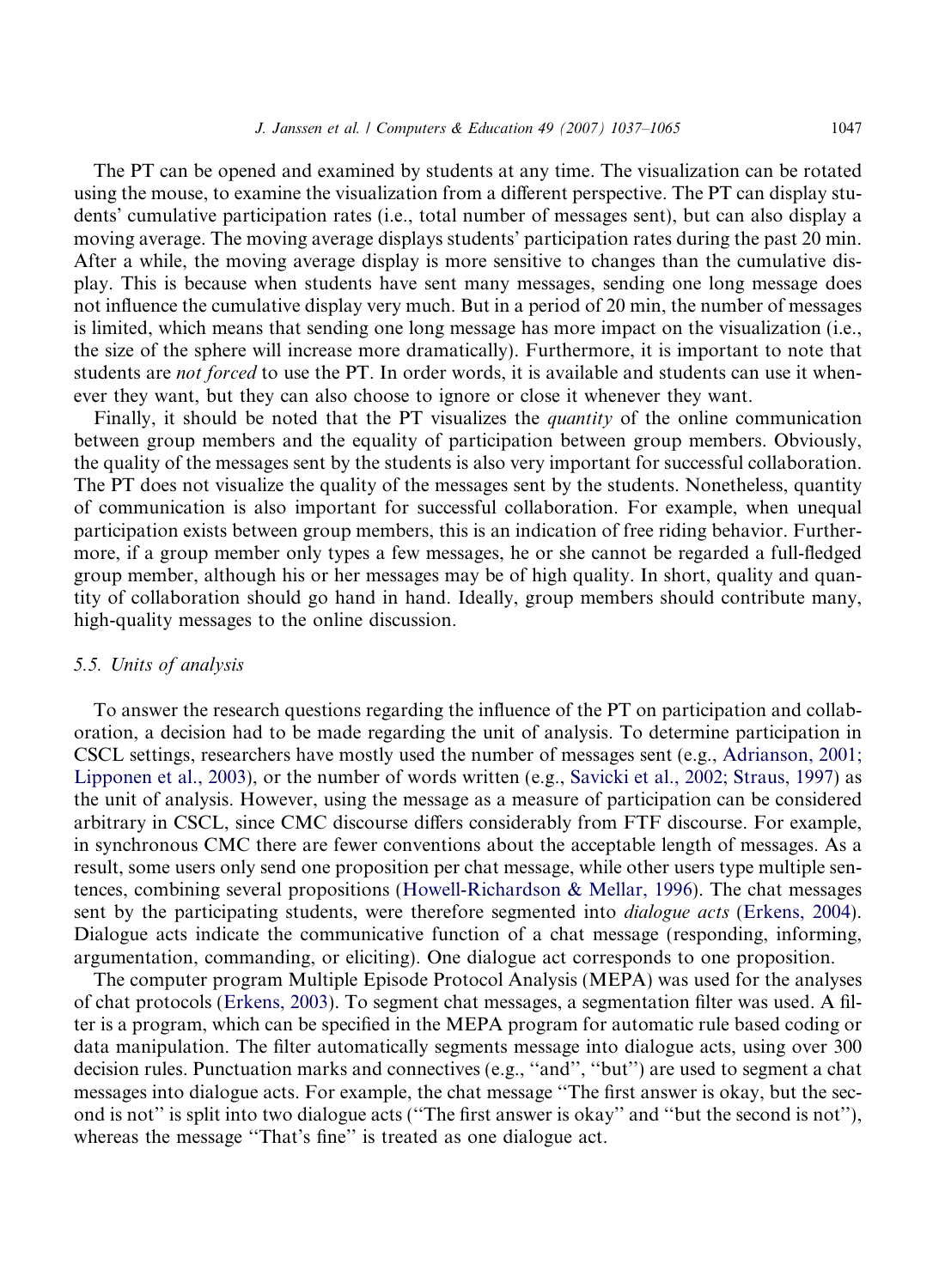Dialogue acts were also used as the unit of analysis to answer the fourth research question. This was done because chat messages can also refer to multiple collaborative activities. For example, the message ''Hi, let's start task 6'' contains two communicative functions and can therefore be segmented into ''Hi'' and ''let's start task 6''. These two parts also refer to different collaborative activities. The first part is a greeting, whereas the second part refers to the planning of task-related activities.

# 5.6. Use of the Participation Tool

In order to analyze how intensively students used the PT (research question one), all user actions were logged and stored. Based on the log files, two scores were calculated. First, the total number of times a student used the PT (e.g., opening and closing the tool, rotating the view) was calculated. Second, the total time (in minutes) a student displayed the PT on his or her screen was calculated. For example, when a student opened or maximized the PT, and closed or minimized the tool 5 min later, 5 min were added to the total time.

#### 5.7. Student participation and equality of participation

It is expected that the PT will influence student participation during collaboration. Moreover, it is expected that the PT will lead to more equal participation between group members (research question two).

Measure of student participation. As described above, dialogue acts were used as the unit of analysis to determine participation. A distinction was also made between *long* ( $>5$  words) and short dialogue acts ( $\leq 5$  words). Short dialogue acts are used mainly for back channeling, supporting, and confirming (e.g., ''okay'', ''I agree''), whereas longer dialogue acts are used mainly for transfer of content and regulation of task and group processes. The former can be considered nonsubstantive contributions, since they are less important for the development of the conversation. In contrast, the latter can be considered substantive contributions, which are expected to contribute to whether one is considered a useful participant during conversation ([Bonito, 2000](#page-25-0)).

Measure of equality of participation. To examine the influence of the PT on equality of participation, the Gini coefficient was used. The Gini coefficient is a group level measure, which was calculated for all 22 groups involved in this study. The coefficient sums, for each group, the deviation of its group members from equal participation. This sum is divided by the maximum possible value of this deviation [\(Alker Jr., 1965; Dubrovsky, Kiesler, & Sethna, 1991; Warschauer,](#page-25-0) [1996](#page-25-0)). Thus, the coefficient ranges between 0 (perfect equality; all students contribute equally to discussion) and 1 (perfect inequality; one student completely dominates discussion).

# 5.8. Awareness of group processes and activities

To measure students' awareness of group processes and activities during collaboration, a questionnaire was administered to the participating students. Based on the work of other researchers [\(Gutwin & Greenberg, 2004; Mendoza-Chapa, Romero-Salcedo, & Oktaba, 2000](#page-26-0)), 14 items were formulated. The items addressed: (a) awareness of the activities of others in the VCRI,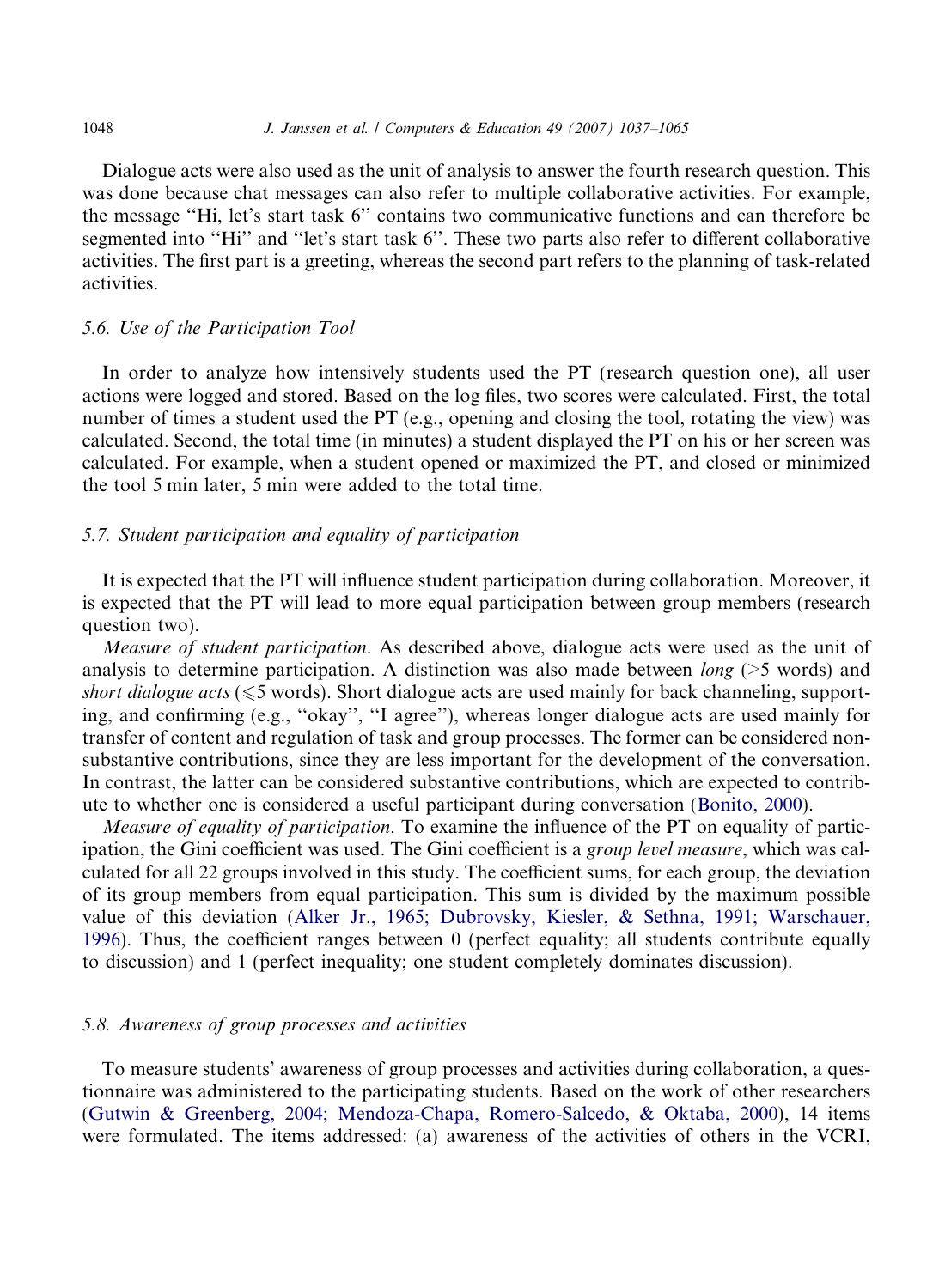(b) awareness of group members' tasks, (c) awareness of group members' participation during online collaboration, and (d) awareness of conversational processes.

An exploratory factor analysis using principal axis factoring was conducted to identify latent variables underlying the 14 items. Based on the examination of the screenplot and the K1-rule [\(Hetzel, 1996\)](#page-26-0), two factors were extracted. Using an oblique Promax rotation with a salience level of |.40|, factor one was identified as ''Awareness of participation''. This factor consisted of four items (e.g., ''I knew how much my group members contributed to the discussion'') with a Cronbach's a of .72. Factor two was identified as ''Awareness of group members' tasks''. This factor consisted of three items (e.g., ''I knew what my group members were working on'') with a Cronbach's  $\alpha$  of .78. In total, the two factors explained 34.30% of the total variance. As can be expected when using oblique rotations, the two factors correlated significantly,  $r = .62$ ,  $df = 61$ ,  $p = .00$ . Because of this significant correlation, it was examined whether it was possible to extract only one factor instead of two. This was not the case, as the resulting solution could not be interpreted in a meaningful way. It was concluded that the two-factor solution was more meaningful, because the two factors seemed to represent two different types of awareness. Factor scores were subsequently used in analyses of differences between treatment and control groups.

## 5.9. Collaborative activities

To answer the fourth research question, regarding the influence of the PT on students' collaborative activities, a coding scheme was developed. The aim of this coding scheme was to provide insight into the task- and group-related processes taking place between students while working on the inquiry group task. This section describes the development and interobserver reliability of the coding scheme.

Description of the coding scheme. As described above, and summarized in [Table 1,](#page-5-0) different types of activities are necessary to successfully complete a group task. These types of activities are reflected by the four different dimensions of the coding scheme. Each dimension contains two or more coding categories. In total, the scheme consists of 19 categories.

The first dimension referred to *performance of task-related activities*. This dimension contained two categories pertaining to the discussion of relevant task-related information: exchanging and sharing task-related information (*TaskExch*) and asking task-related questions (*TaskQues*). In brackets, the abbreviations of the codes are given. These abbreviations will be used from time to time in the analyses presented below.

The second dimension referred to *regulation and coordination of task-related activities*, encompassing four categories. First, planning (*MTaskPlan*) involved discussion of strategies necessary to complete the task, choice of appropriate strategies, and delegation of task responsibilities. Second, monitoring (MTaskMoni) involved exchange of information that could be used to monitor task performance and progress, and assessing the amount of time available. Finally, evaluation involved appraisal and discussion of task performance and progress, which could be positive  $(MTaskEvl+)$  or negative  $(MTaskEvl-)$ .

Performance of social activities was the third dimension of the coding scheme. This dimension contained five categories. First, greetings (SociGree) were included, since they contribute positively to group atmosphere and a feeling of social presence ([Rourke et al., 1999\)](#page-27-0). Second, social support remarks  $(SociSupp)$  referred to comments that contributed positively to group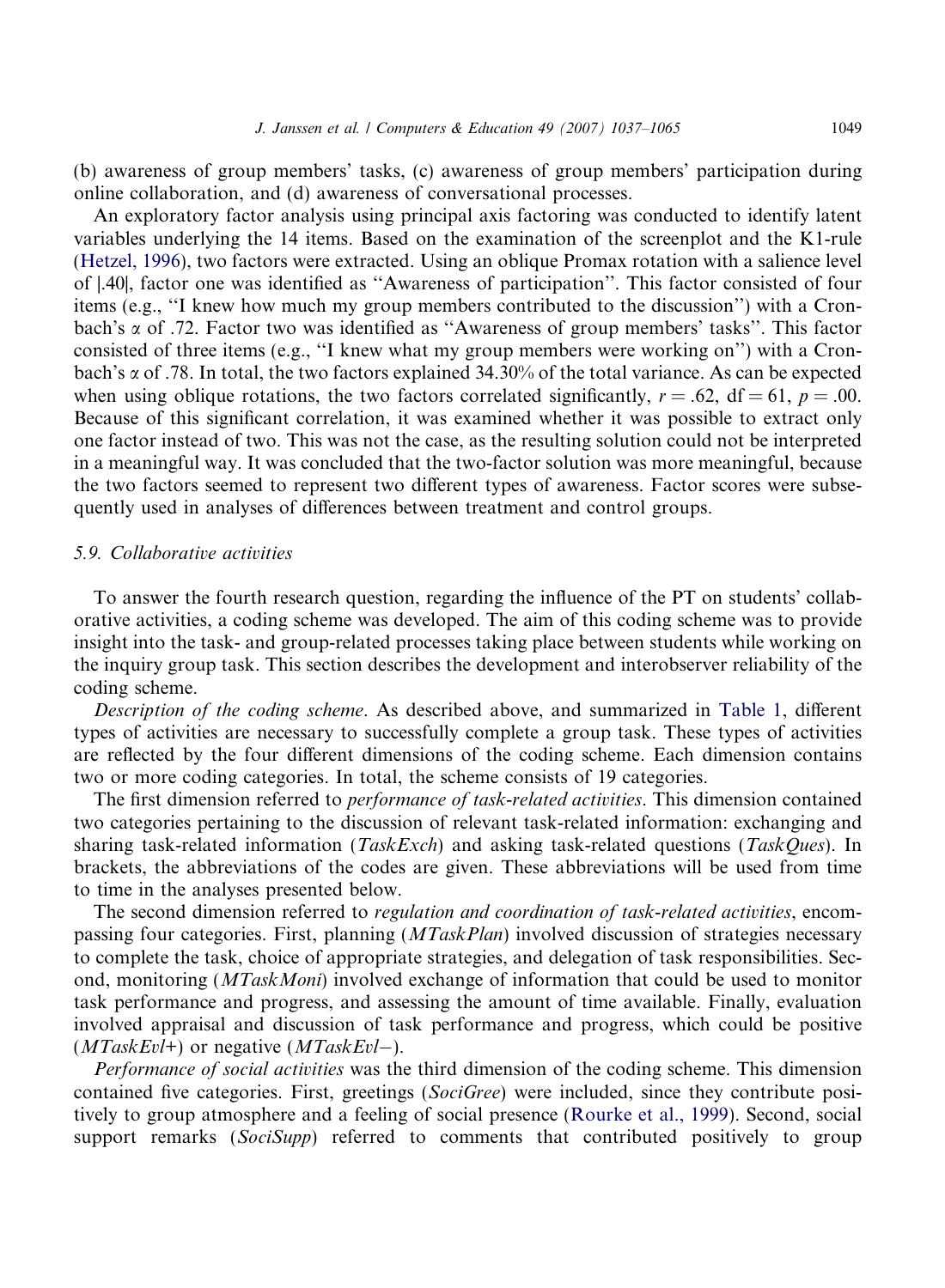<span id="page-13-0"></span>atmosphere, such as exchanging positive comments, displaying positive emotions, and disclosure of personal information. Third, social resistance remarks (SociResi) referred to behaviors that contributed negatively to group atmosphere, such as insulting group members and displaying negative emotions. Fourth, shared understanding  $(SociUnd+)$  referred to confirmations, acceptances, and indications of agreement, which serve to reach and maintain shared understanding during collaboration. Similarly, loss of shared understanding ( $SociUnd$ ) referred to denials, disagreements, and expressions of incomprehension.

The fourth dimension referred to *regulation and coordination of social activities*. This dimension contained four categories. First, planning (MSociPlan) involved discussion of collaboration strategies instead of discussion of task-related strategies, such as helping each other or proposals to work together on certain tasks. Second, monitoring *(MSociMoni)* referred to the exchange of information that could be used to monitor group processes. Finally, evaluation involved appraisal and discussion of group processes and collaboration, which could be positive ( $MSociEvl$ +) or negative ( $MSociEv1$ ). These four categories reflect *group processing*; they indicate group members discuss how well their group is performing and how collaboration can be improved. It was expected that the PT would stimulate group members to engage more in these types of activities.

Statements that addressed neutral, negative, or positive technical aspects of the CSCL environment were also included in the coding scheme (codes TechNeut, TechNega, and TechPosi). Although these statements can refer to task-related activities, it was decided to separate them from the other codes, because they are different in nature and focus (i.e., they are aimed more at the discussion of the CSCL environment, instead of discussion of the task). Finally, statements that did not fit into any of the previously mentioned categories were coded as *Other*. These codes mostly referred to nonsense remarks.

Interobserver reliability. Two researchers were involved in the development and refinement of the coding scheme. In order to examine interrater agreement 601 dialogue acts were coded independently by two raters. An overall Cohen's  $\kappa$  of .86 was found, a satisfactory result. The category Kappa's [\(Cicchetti, Lee, Fontana, & Dowds, 1978](#page-25-0)) are shown in Table 2. Note that for the codes

Table 2 Collaboration acts (abbreviation) and category Kappa's

|                         | Task-related activities                | Social activities |                                        |     |  |  |
|-------------------------|----------------------------------------|-------------------|----------------------------------------|-----|--|--|
|                         | Codes                                  | к                 | Codes                                  | к   |  |  |
| Performance             | • Info exchange $(TaskExch)$           | .85               | • Greetings ( $SociGree$ )             | .89 |  |  |
|                         | • Asking questions ( <i>Taskques</i> ) | .89               | • Social support $(SociSupp)$          | .85 |  |  |
|                         |                                        |                   | $\bullet$ Social resistance (SociResi) | .73 |  |  |
|                         |                                        |                   | • Mutual understanding $(SociUnd+)$    | .92 |  |  |
|                         |                                        |                   | • Loss of mutual underst. (SociUnd-)   | .83 |  |  |
| Coordination/regulation | • Planning $(MTaskPlan)$               | .87               | • Planning $(MSociPlan)$               | .86 |  |  |
|                         | • Monitoring $(MTaskMoni)$             | .81               | • Monitoring $(MSociMoni)$             | .84 |  |  |
|                         | • Positive evaluations $(MTaskEvl+)$   | .84               | • Positive evaluations $(MSociEvl+)$   |     |  |  |
|                         | • Negative evaluations $(MTaskEvl-)$   | 1.00              | • Negative evaluations $(MSociEvl-)$   | .88 |  |  |
| Other                   | • Neutral technical ( $Technical$ )    | 1.00              | • Other/nonsense (Other)               | .67 |  |  |
|                         | • Negative technical ( $Technical$ )   |                   |                                        |     |  |  |
|                         | • Positive technical ( $Technical$ )   |                   |                                        |     |  |  |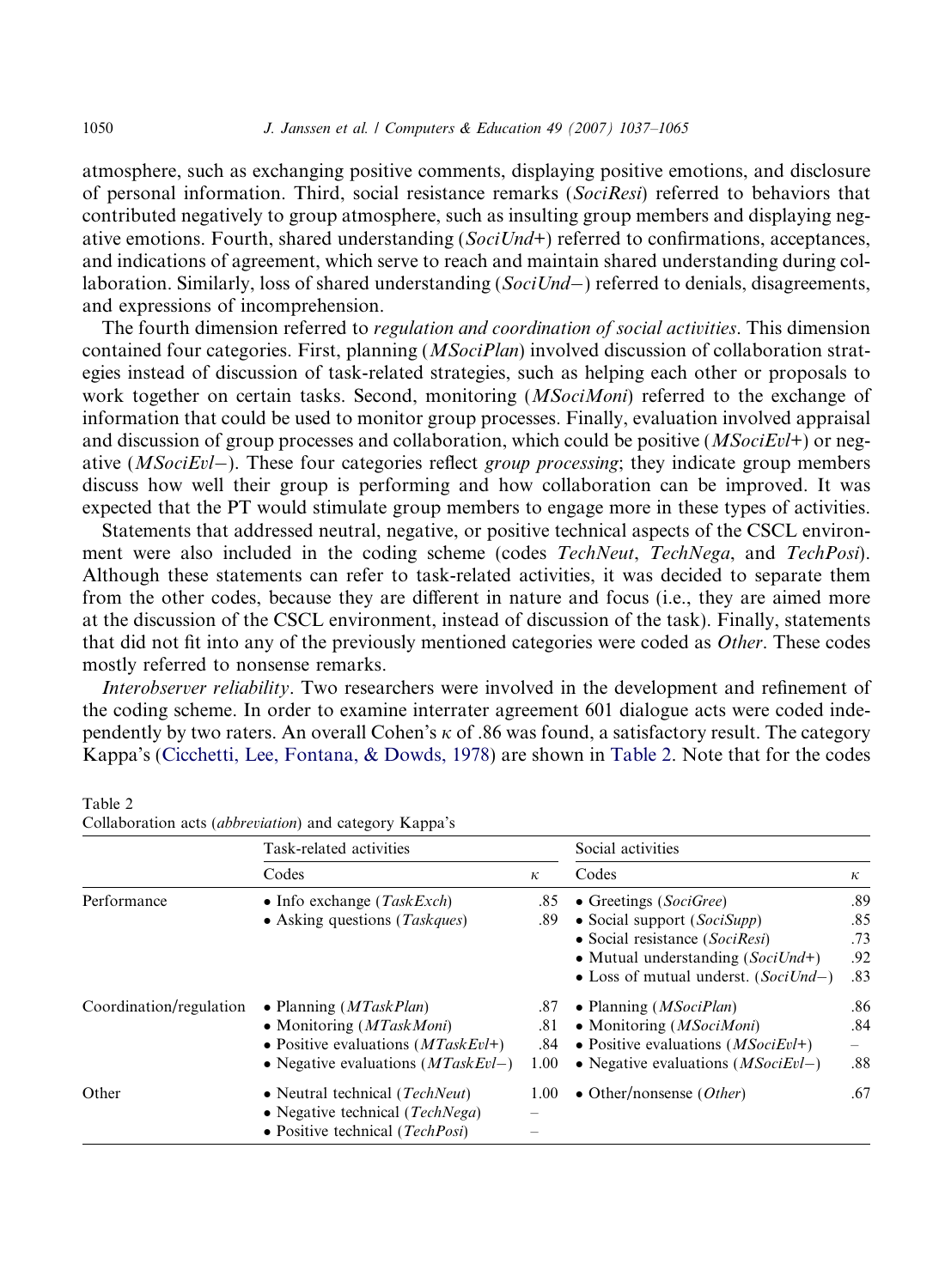$MSociEv1-.$  TechNega, and TechPosi it was impossible to compute a category Kappa, since these codes were not present in the dialogue acts coded by the raters. However, since most other category Kappa's are satisfactory, it can be expected that the category Kappa's for these three codes are also sufficient.

#### 5.10. Group performance scores

The quality of the texts written by the groups for the subtasks of the inquiry group task was examined in order to answer the final research question regarding the influence of the PT on group performance. For this purpose an assessment form was developed.

Using this assessment form, three quality aspects were assessed for each subtask. Use of sources referred to the manner how students incorporated the available sources into their texts. This quality aspect contained two items: completeness of sources used in the written text, and copy-pasting of information from sources to the written texts. Content and argumentation referred to the manner in which students formulated their answers and supported their answers with arguments. Since each subtask addressed different aspects of witchcraft, the content and argumentation aspect was formulated differently for each subtask. However, the scoring-scale was the same for each aspect. The amount of items that addressed content and argumentation also differed for each subtask, since some subtasks were more extensive than others. Text construction and language referred to the manner how students' written text had an adequate text construction and correct language. This quality aspect contained three items: text construction, text structure, and correctness of language use.

All items of the assessment form were answered on a three-point scale, with 0 indicating poor quality and 2 good quality. To determine whether students directly copy-pasted information from the sources to their text, the program WCopyFind ([http://plagiarism.phys.virginia.edu/W](http://plagiarism.phys.virginia.edu/Wsoftware.html) [software.html](http://plagiarism.phys.virginia.edu/Wsoftware.html)) was used. This program compares written texts to the available sources and determines how many percent of the written text is copy-pasted directly from the sources. This percentage was used to determine whether the group received 0, 1, or 2 points. Groups that copy-pasted less than 34% of their text from the sources, received 2 points; groups that pasted more than 66% of their text received no points. In total, groups could receive up to 12 points for subtasks one, five and seven, 14 points for subtasks two, four and six, and 18 points for subtask three. Thus, in total 96 could be earned. In the analyses presented below, results will be presented for total points earned and points earned for each subtask.

To check the objectivity of the scoring, two researchers independently scored a number of tasks. Each researcher filled out the assessment form for 8–10 groups for four subtasks. For use of sources, content and argumentation, and text construction and language, interrater agreement reached 88.5%, 77.5%, and 75.0%, respectively. Furthermore, to examine the internal consistency of the scoring procedure, Cronbach's  $\alpha$  was calculated and was found to be .81.

# 5.11. Procedure

The participating students worked in small groups on the inquiry group task for a period of four weeks. In the first lesson, the task was introduced to the students by their teachers. During this lesson, the most important features of the CSCL-environment were also explained to the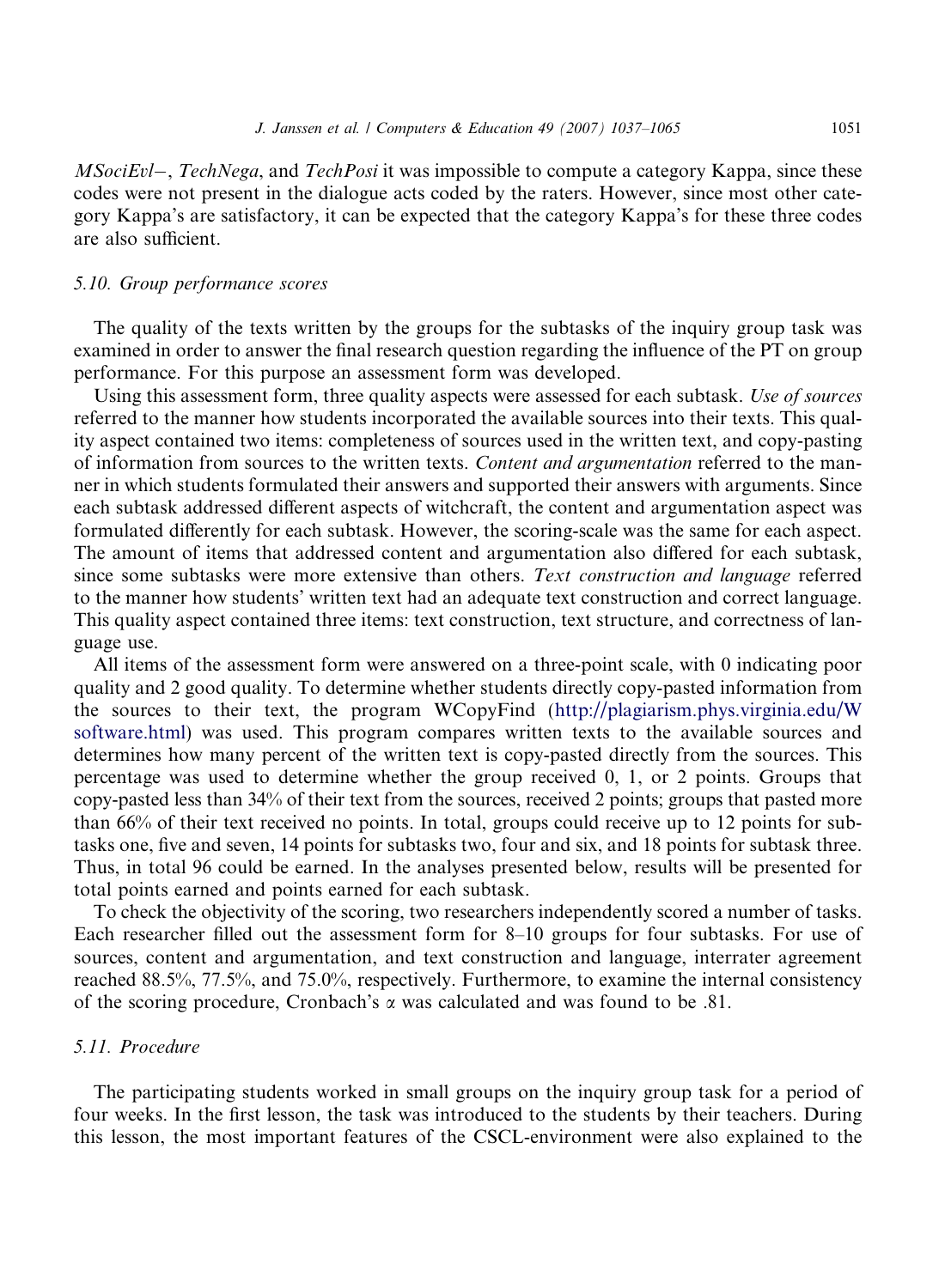students by the experimenters. After the first lesson, another seven history lessons were devoted to the inquiry group task. During these lessons, the students collaborated on the group task. The teachers were standby to answer task-related questions, while the experimenters were standby to answer technical questions or to solve any technical problems. The students were allowed to work on the inquiry task during free periods. For example, students could work in the media center when they had spare time in their timetable. However, students could only access the CSCLenvironment from school, not from their homes. After eight lessons the students were required to hand in their final versions of the group task. These final versions were graded by their teachers. After the last lesson, a questionnaire was administered to the students in order to assess students' awareness of collaborative processes and activities during online collaboration.

#### 5.12. Data analysis

To investigate the effects of the PT on student participation during CSCL, one solution would be to compare the participation rates of students who used the PT to the participation rates of students who did not use the PT, using an independent samples  $t$  test with *participation* as a dependent variable and *condition* (PT or no PT) as an independent variable. However, it is important to note that students' participation rates are most likely nonindependent [\(Bonito, 2002;](#page-25-0) [Kenny, Mannetti, Pierro, Livi, & Kashy, 2002\)](#page-25-0). According to [Kenny et al. \(2002\)](#page-26-0), mutual influence is the most important source of nonindependence when students collaborate. That is, what one group member says, is influenced by, and influences the contributions of other group members. Therefore, students who are in the same group behave in more or less similar ways. Thus, it can be expected that students who are, for example, in a group with highly active group members, will also be stimulated to participate more; whereas students in groups with low participating group members will participate less.

When nonindependence exists between group members, this violates one of the assumptions of the independent samples  $t$  test (and other statistical methods, such as ANOVA and regression analysis). Since the independent variable (condition) is a between-groups independent variable (i.e., its value is the same for all group members, but differs across groups), nonindependence makes a  $t$  test too liberal, thus resulting in an increase of Type I errors ([Bonito, 2002; Kenny](#page-25-0) [et al., 2002; Snijders & Bosker, 1999](#page-25-0)). Therefore, using a t test to determine the effect of the PT would not be appropriate.

Presence of nonindependence can be examined by computing the intraclass correlation coefficient for each dependent variable. This correlation represents the dependency between scores of students in the same group. This coefficient can also be tested for significance. However, [Kenny](#page-26-0) [et al. \(2002\)](#page-26-0) argued that, given the usual small sample sizes in small group research, the correlation coefficient may not be significant, even though it is actually large enough to bias the  $t$  test. [Kenny et al. \(2002\)](#page-26-0) therefore propose to assume the data are nonindependent, even though the intraclass correlation coefficient may not be significant. As a result, multilevel analysis was used to examine the effects of the PT, since this type of analysis can be used when data have a hierarchically nested structure (e.g., students nested within groups) and nonindependence is present.

Multilevel analysis involved estimating two models: an empty model and a model including predictor variables. For both models, the deviance (a measure of the goodness of fit of the model) was computed. By comparing the deviance of the latter model with the empty model, a decrease in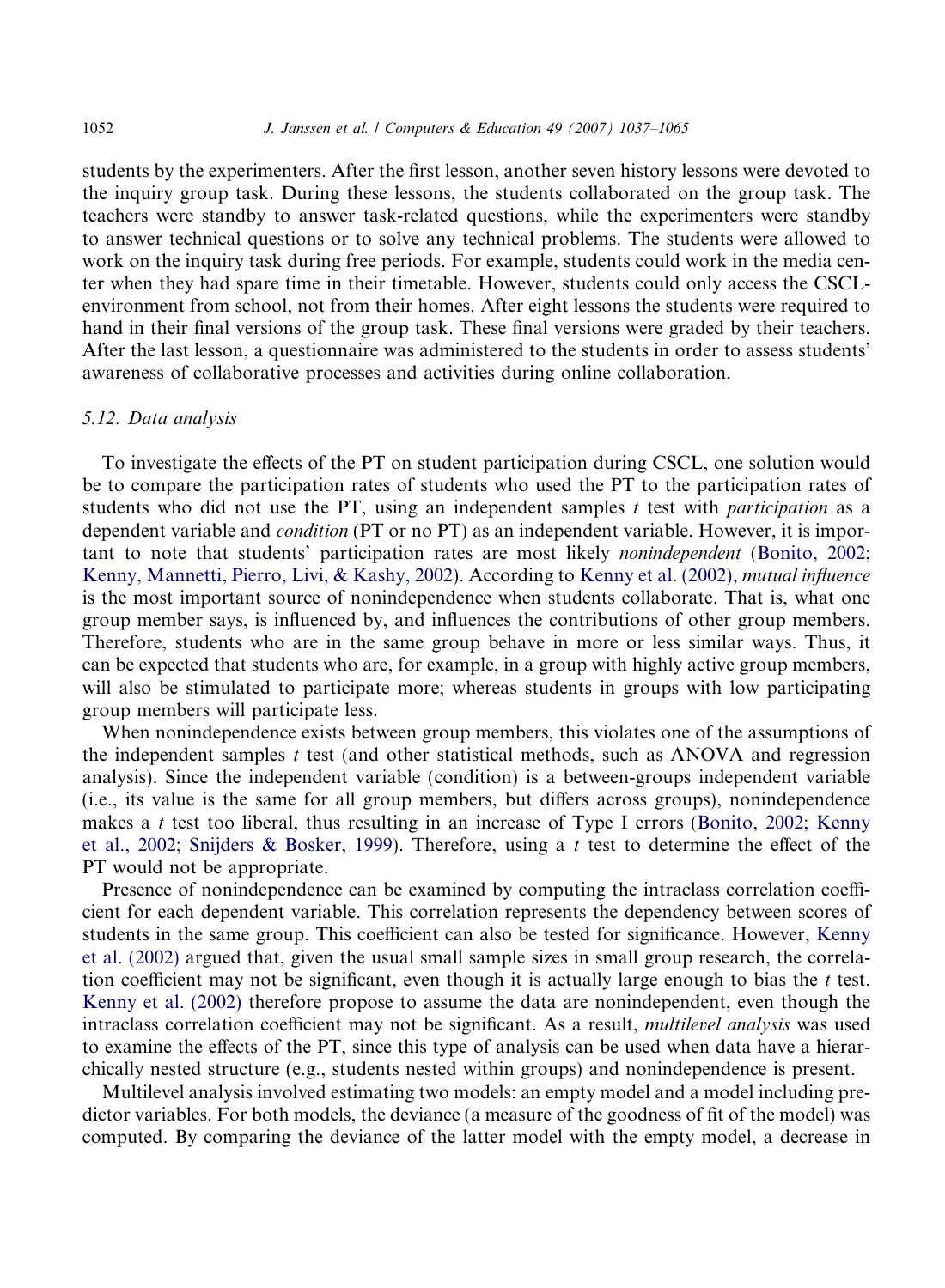deviance can be calculated. When this decrease in deviance is significant (tested with a  $\chi^2$ -test), it can be concluded the latter model is a better model. Furthermore, the estimated parameters of the predictors can be tested for significance by dividing the regression coefficient by its standard error. This so-called *t*-ratio has approximately a standard normal distribution [\(Snijders & Bosker, 1999](#page-27-0)).

The line of reasoning concerning the nonindependence of students' participation rates can also be extended to the other individual measures in this study (research questions three and four). Therefore, the effects of the PT on students' awareness and the manner in which students collaborated will be examined using multilevel analysis as well.

## 6. Results

# 6.1. Use of the PT

The first research question concerned how intensively students used the PT. On average, treatment group students used the PT 76.04 times  $(SD = 48.03, \text{min} = 9, \text{max} = 286)$ , and displayed the PT for 64.33 min  $(SD = 47.89, \text{min} = .52, \text{max} = 186.80)$  on their screen. Since the average time a student was online in the VCRI environment was  $361.01$  min  $(SD = 79.65)$ , most students displayed the PT a considerable amount of time (18%) on their screen and used the PT on a regular basis (about once every 5 min).

The large standard deviations for use of the PT and display time of the PT show that there were considerable differences between students in the extent to which the PT was actually used. Thus, to examine whether how intensely the PT was used, influenced the dependent measures (e.g., participation, awareness), correlations were calculated between use of the PT and display time of the PT and the dependent measures. Because the total time students were online correlated significantly positively with use of the PT and display time of the PT  $(r=.36, p=.01,$  and  $r=.34,$  $p = .01$ , respectively), *partial correlations* were calculated, which controlled for time online.

# 6.2. Participation and equality of participation

[Table 3](#page-17-0) shows the descriptive statistics and effect sizes<sup>2</sup> for differences between treatment and control groups for participation (research question two). Overall, the mean scores of treatment group students were higher compared to control group students.

Before examining the effect of the PT on participation, it was investigated whether there were differences between the two conditions regarding the time students were online. Treatment group students were not longer online ( $M = 370.68$  min, SD = 86.01), compared to control group  $(M = 358.28 \text{ min}, SD = 68.67)$  students,  $t(21) = .33$ ,  $p = .37$ . Although these differences were not significant, the total time a student was online was used as an individual level predictor variable. This was done to account for the fact that some group members worked longer in the CSCL-environment than others. For example, some students worked longer because they also

<sup>&</sup>lt;sup>2</sup> Effect sizes (ESs) were calculated using [Carlson and Schmidt's \(1999\)](#page-25-0) formula for a posttest only with control group design.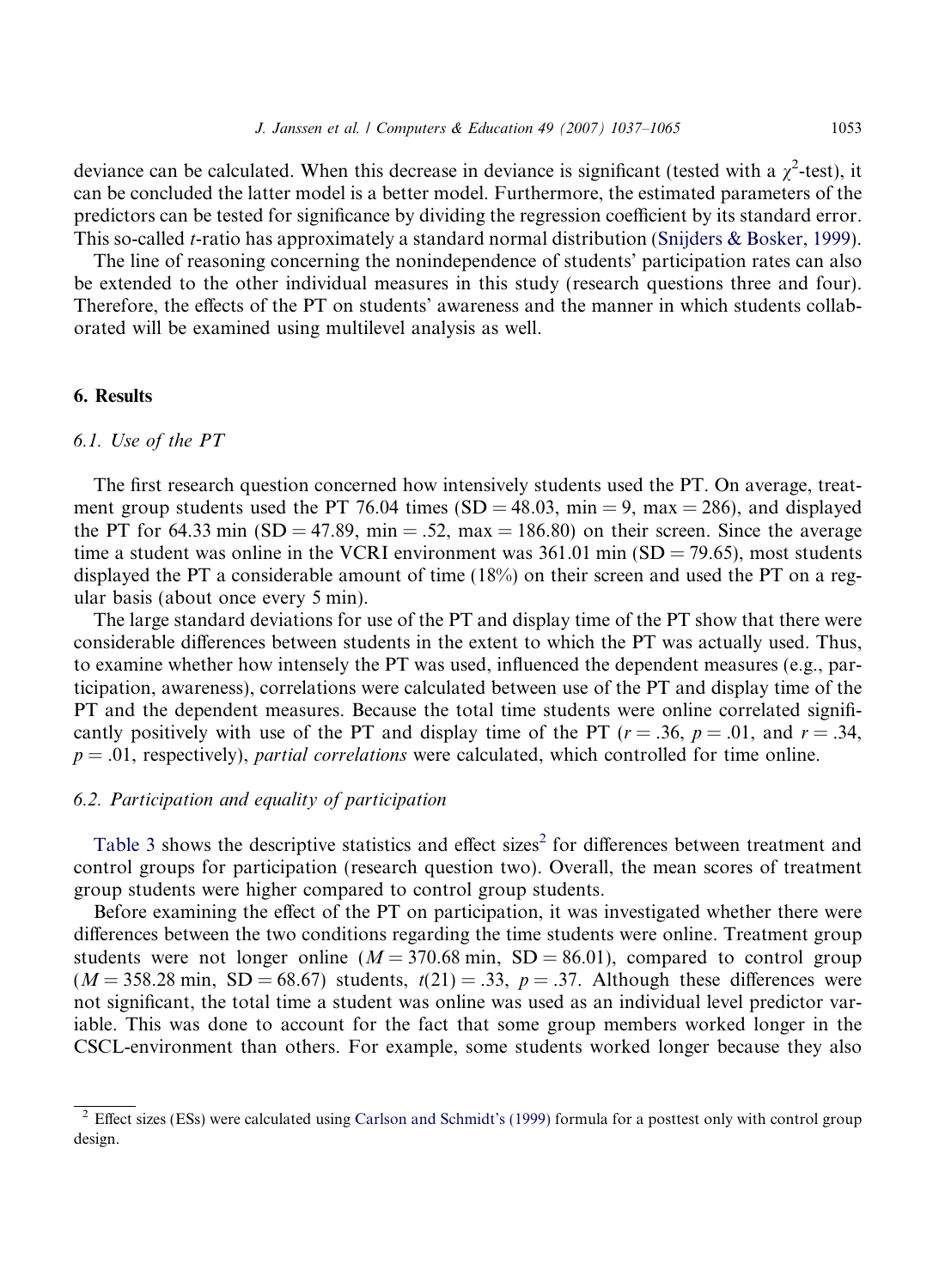<span id="page-17-0"></span>

Table 3

| Measure of participation              | Treatment group<br>students $(N = 52)$ |        | Control group<br>students $(N = 17)$ | ES        |     |
|---------------------------------------|----------------------------------------|--------|--------------------------------------|-----------|-----|
|                                       | M                                      | SD     | M                                    | <b>SD</b> |     |
| Dialogue acts                         | 301.21                                 | 159.86 | 235.24                               | 75.32     | .46 |
| Long dialogue acts $($ >5 words)      | 114.08                                 | 70.99  | 72.89                                | 30.39     | .65 |
| Short dialogue acts ( $\leq 5$ words) | 187.13                                 | 96.69  | 162.35                               | 60.53     | .28 |

Means, standard deviations, and effect sizes for measures of participation for treatment and control groups

worked during free periods, whereas other students worked shorter because they were ill during a lesson.

Table 4 shows the results of the multilevel analysis for the three measures of participation. For all measures of participation, time online was a significant predictor. This indicates that students who were online longer, produced more dialogue acts,  $t(68) = 2.90$ ,  $p = .00$ , more long dialogue acts,  $t(68) = 1.89$ ,  $p = .03$ , and more short dialogue acts,  $t(68) = 3.15$ ,  $p = .00$ .

For the total number of dialogue acts, the effect of condition was not significant. Students who used the PT did not produce more dialogue acts compared to students without the PT,  $t(21) = 1.11$ ,  $p = .14$ . Furthermore, students who had access to the PT did not type more short dialogue acts, compared to students who did not have access to the PT,  $t(21) = .68$ ,  $p = .25$ . However, students who had access to the PT, typed more long dialogue acts, compared to students who did not have access to the PT,  $t(21) = 1.76$ ,  $p = .05$ .

The effect of the PT on equality of participation was examined, using the Gini coefficient. Since this dependent variable is a *group level* variable, a  $t$  test for independent samples was used to examine differences between treatment and control group. As can be seen in [Table 5,](#page-18-0) the Gini coefficients were not far from zero, indicating a, more or less, equal distribution of participation among group members. Note that the number of observations is different in this Table, compared to Table 3, because groups are analyzed instead of students. On average, the Gini coefficients are

|                                                            | Dialogue acts |           | Long dialogue acts   |           | Short dialogue acts |           |  |
|------------------------------------------------------------|---------------|-----------|----------------------|-----------|---------------------|-----------|--|
|                                                            | Coefficient   | <b>SE</b> | Coefficient          | <b>SE</b> | Coefficient         | <b>SE</b> |  |
| Intercept                                                  | 55.74         | 78.90     | 30.02                | 35.78     | 27.76               | 48.72     |  |
| Predictor 1: minutes online                                | $.58***$      | .20       | .17'                 | .09       | $41***$             | .13       |  |
| Predictor 2: condition                                     | 27.34         | 24.64     | $19.11$ <sup>*</sup> | 10.83     | 8.34                | 14.94     |  |
| Variance group level                                       | 5563.73       | 2993.13   | 990.44               | 584.81    | 1952.52             | 1108.54   |  |
| Variance student level                                     | 1245.26       | 2569.31   | 2688.50              | 554.60    | 4883.54             | 1006.67   |  |
| Total variance explained $(\% )$                           | 13.44         |           | 12.57                |           | 12.75               |           |  |
| Deviance                                                   | 865.66        |           | 757.52               |           | 799.68              |           |  |
| Decrease in deviance compared<br>to empty model $(df = 2)$ | $8.93*$       |           | 6.17                 |           | $10.08***$          |           |  |

| Results of multilevel analysis for measures of participation |  |  |  |
|--------------------------------------------------------------|--|--|--|

Table 4

$$
^{**}p<.01.
$$

 $*$   $p < .05$ .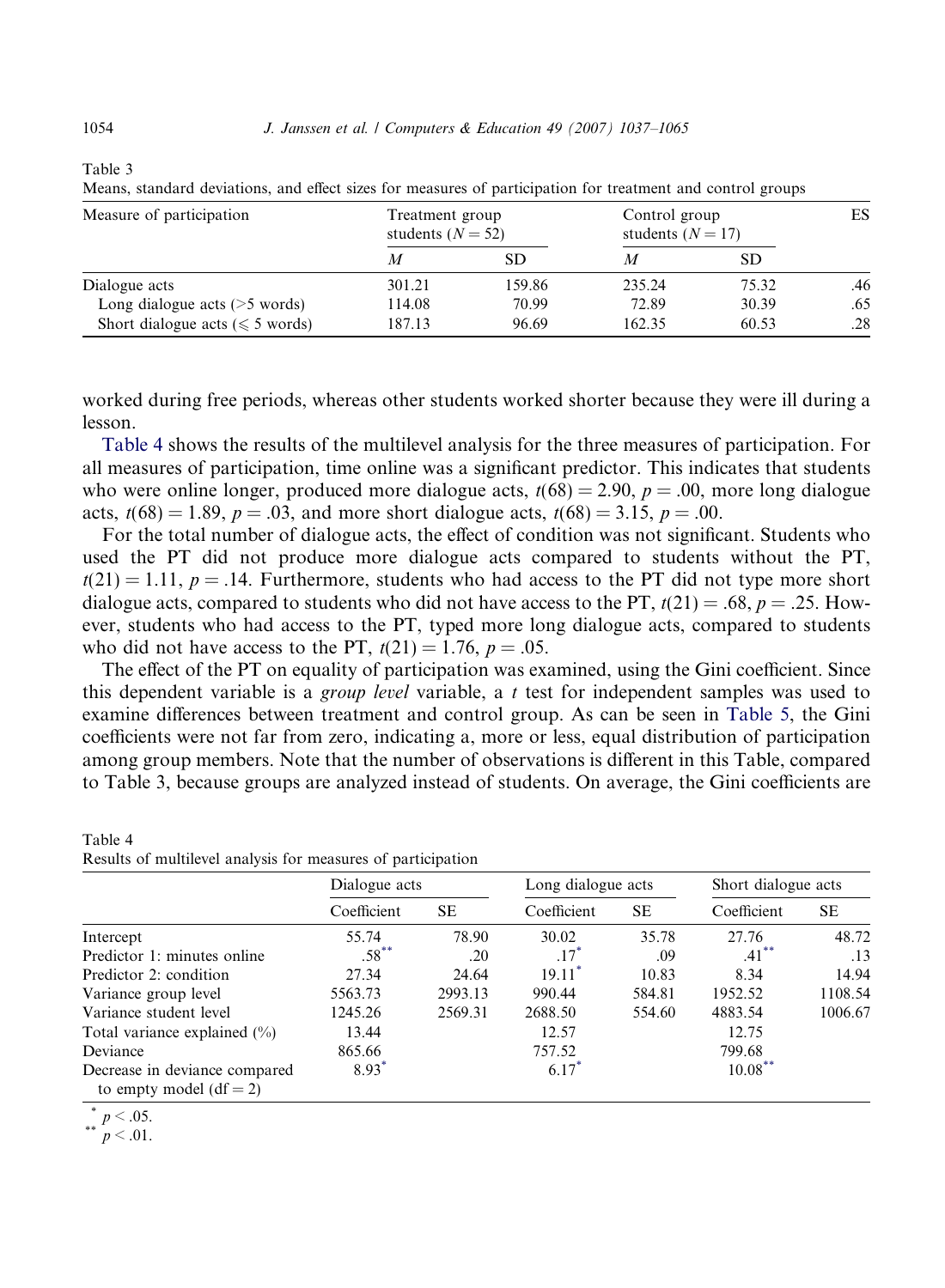<span id="page-18-0"></span>Table 5

Means and standard deviations for treatment and control groups for equality of participation (group as unit of analysis)

| Equality of participation             | Treatment groups<br>$(N = 17)$ |     | Control groups<br>$(N = 5)$ |     |      |     | ES  |
|---------------------------------------|--------------------------------|-----|-----------------------------|-----|------|-----|-----|
|                                       | M                              | SD  | M                           | SD  |      |     |     |
| Dialogue acts                         | .17                            | .09 | .09                         | .04 | 1.73 | .10 | .88 |
| Long dialogue acts $($ >5 words)      | .18                            | .11 | .14                         | .05 | .81  | .43 | .41 |
| Short dialogue acts ( $\leq 5$ words) |                                | .09 | .12                         | .05 | 1.05 | .31 | .54 |

Note. The group level measure of equality used, the Gini coefficient, ranges from 0 to 1, with 0 indicating perfect equality and 1 perfect inequality.

higher for the treatment groups, indicating slightly more inequality of participation. Moderate ESs were found, although the differences did not reach statistical significance.

To examine how the use of the PT was related to students' participation during collaboration, a number of partial correlations (e.g., between times the PT was used and dialogue acts typed) were calculated. One significant partial correlation emerged: the total time the PT was displayed correlated significantly negatively with the Gini coefficient for long dialogue acts ( $N = 14$ ,  $r = -0.62$ ,  $p = 0.01$ . This indicates that in groups that displayed the PT more on their screen, the number of long dialogue acts was more equally distributed.

## 6.3. Awareness of group processes and activities

The third research question concerned the effect of the PT on students' awareness of the group processes and activities taking place during online collaboration. One treatment and two control group students failed to complete the questionnaire. Table 6 shows the findings for students' awareness of group processes and activities. Overall, students indicated medium to high awareness of group processes and activities. Apparently, students were aware of what was happening in the VCRI, and what their group members were doing.

Multilevel analysis was used to examine differences between treatment and control group students by estimating two models. Again, the empty model was estimated first. Second, a model that included condition (PT or no PT) as a predictor was estimated. The results of these analyses are also presented in Table 6.

Table 6

Descriptive statistics indicating treatment and control group students' awareness of group processes and activities, and results of multilevel analyses with condition as predictor

| Factor                            | Treatment group<br>students $(N = 47)$ |     | Control group<br>students $(N = 15)$ |      | Coefficient | <b>SE</b> |     |
|-----------------------------------|----------------------------------------|-----|--------------------------------------|------|-------------|-----------|-----|
|                                   | M                                      |     | М                                    | SD   |             |           |     |
| Awareness of participation        | $-.09$                                 | .88 | .29                                  | .96  | $-.182$     | 149       | .40 |
| Awareness of group members' tasks | .06                                    |     | $-.19$                               | l 15 | 138         | 155       | .77 |

*Note.* Factor scores range from negative  $(=no \, awareness)$  to positive  $(=high \, awareness)$ .  $p < .05$ .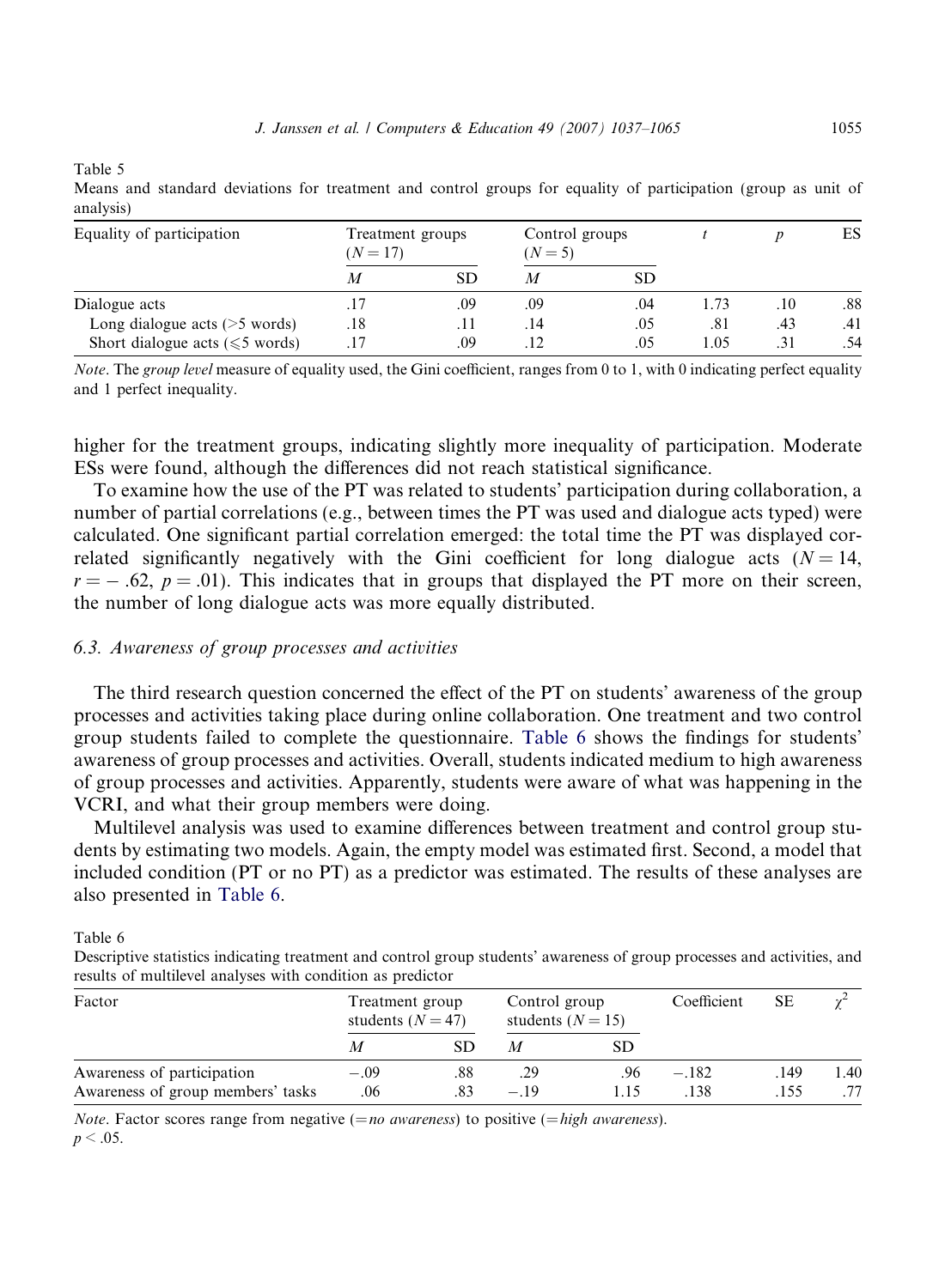On average, students with access to the PT reported lower awareness of participation, but higher awareness of group members' tasks. Overall, the effect of the PT on the two factors was not significant,  $t(21) = -1.22$ ,  $p = .12$ , and  $t(21) = .89$ ,  $p = .19$ , respectively. For the sake of completeness, the effect of the PT was also examined for the seven items that had low pattern and structure coefficients on the two factors. Only for one item, condition was a significant predictor. Students with access to the PT reported they knew better when someone was not working hard, than students without access to the PT,  $t(21) = 2.43$ ,  $p = .01$ .

Examination of the partial correlations between intensity of PT use and the two awareness measures revealed no significant relationships. Thus, how many times students used the PT, or how long students displayed the PT, did not influence students' awareness of participation and group members' tasks.

## 6.4. Collaborative activities

The fourth research question concerned the effect of the PT on the collaboration processes taking place between students during online collaboration. In [Table 7,](#page-20-0) the mean frequencies of collaboration acts per student are presented. For the descriptions of the collaboration acts, the reader is referred to [Table 2](#page-13-0) and Section [5](#page-6-0). The numbers in parenthesis indicate how many *percent* of the total number of collaboration acts was devoted to a specific collaboration act. The data in [Table 7](#page-20-0) show most of the collaboration acts to indicate signaling and monitoring mutual understanding ( $SociUnd+$ , 22%). Furthermore, many collaboration acts involved regulating the completion of the group task, such as making plans (MTaskPlan, 19%), or monitoring task progress  $(MTaskMoni, 13%)$ . In order to complete the task, the students exchanged a lot of task related information (*TaskExch*,  $9\%$ ), but also paid attention to the social aspect of collaboration by sending many social support remarks (SociSupp, 7%).

The data displayed in [Table 7](#page-20-0) also reveal some differences between treatment and control group students. These differences were examined using multilevel analyses, by estimating two models. The empty model was estimated first. Second, a model that included condition (PT or no PT) and number of dialogue acts as predictor was estimated. Number of dialogue acts was included in this model to account for the fact that some students wrote more dialogue acts during online discussion than other students. By including the number of dialogue acts as a predictor, the effect of the PT can be examined independent of the number of dialogue acts a student typed.

[Table 7](#page-20-0) lists the results of the multilevel analyses. Number of dialogue acts typed was a significant predictor for all collaboration acts, except *Other*. For example, the more dialogue acts a student typed, the more questions he or she asked ( $TaskOues$ ). [Table 7](#page-20-0) also shows that condition was a significant predictor for several types of collaboration acts, independent of the number of dialogue acts typed. First, having access to the PT was related significantly to the number of greetings (SociGree) typed by a student,  $t(21) = 1.89$ ,  $p = .04$ . Students who had access to the PT sent significantly more greetings. Second, the coefficient for *SociSupp* indicates a negative effect of the PT on the number of social support remarks typed by a student,  $t(21) = -3.71$ ,  $p = .00$ . Thus, students who had access to the PT made significantly less social support remarks. Furthermore, the PT also had a significantly negative effect on the number of social resistance remarks (Soci-*Resi*),  $t(21) = -3.48$ ,  $p = .00$ . When students had access to the PT, they typed significantly less social negative remarks. Fourth, the PT influenced the number of messages which signaled loss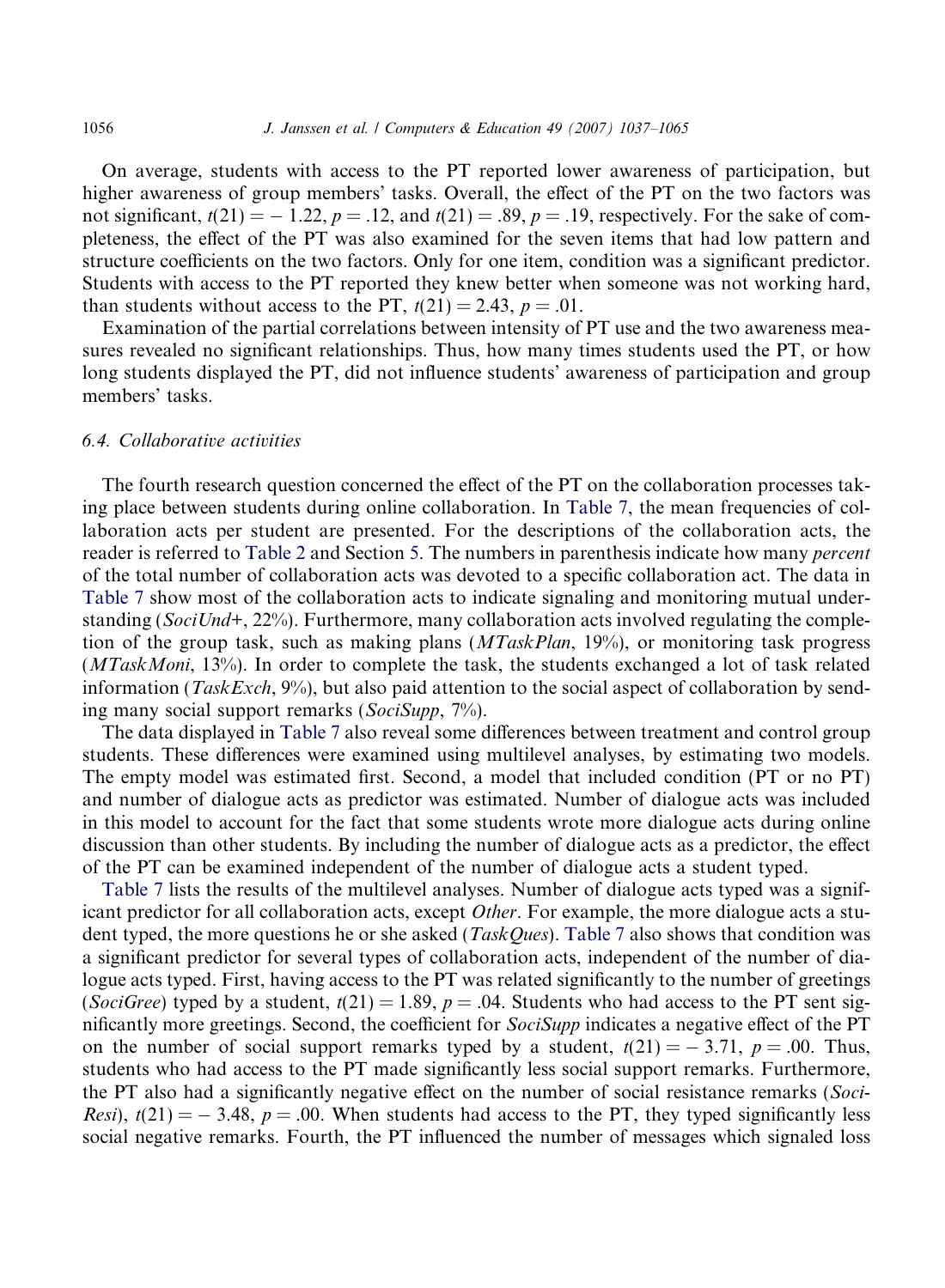|                                                 | Treatment group<br>students ( $N = 52$ ) |                       | Control group students<br>$(N = 17)$ |                   | Total<br>$(N = 69)$   |             |                   | Effect of condition |           |                       |       |                              |
|-------------------------------------------------|------------------------------------------|-----------------------|--------------------------------------|-------------------|-----------------------|-------------|-------------------|---------------------|-----------|-----------------------|-------|------------------------------|
|                                                 | Mean<br>frequency                        | $(\%)$                | <b>SD</b>                            | Mean<br>frequency | $(\%)$                | <b>SD</b>   | Mean<br>frequency | $(^{0}/_{0})$       | <b>SD</b> | Coefficient SE        |       | $\chi^2$                     |
| Performing task-related activities              |                                          |                       |                                      |                   |                       |             |                   |                     |           |                       |       |                              |
| Info exchange (TaskExch)                        | 34.87                                    |                       | $(9.76)$ 45.64 18.06                 |                   | (7.70)                | 16.99 30.72 |                   | $(9.25)$ 41.03      |           | 1.985                 |       | 5.270 39.62**                |
| Asking questions (Taskques)                     | 7.88                                     | (2.59)                | 8.67                                 | 3.82              | (1.62)                | 3.07        | 6.88              | (2.35)              | 7.85      | 1.102                 |       | $1.046$ $18.05$              |
| Coordinating/regulating task-related activities |                                          |                       |                                      |                   |                       |             |                   |                     |           |                       |       |                              |
| Planning (MTaskPlan)                            | 56.62                                    | $(19.35)$ 33.97 39.41 |                                      |                   | $(16.94)$ 18.98 52.38 |             |                   | $(18.76)$ 31.72     |           | 2.455                 |       | 2.306 95.75**                |
| Monitoring (MTaskMoni)                          | 37.50                                    | $(13.05)$ 22.18 32.59 |                                      |                   | (14.51)               |             | 9.14 36.29        | $(13.41)$ 19.83     |           | $-1.256$              |       | $1.612$ 75.58 <sup>**</sup>  |
| Positive evaluations $(MTaskEvl+)$              | 4.62                                     | (1.50)                | 3.92                                 | 2.59              | (1.13)                | 1.91        | 4.12              | (1.41)              | 3.63      | .543                  |       | $.434$ $24.43$ <sup>**</sup> |
| Negative evaluations                            | 5.46                                     | (1.76)                | 4.92                                 | 4.41              | (1.73)                | 3.41        | 5.20              | (1.75)              | 4.60      | $-.130$               |       | $.507$ 33.85 <sup>**</sup>   |
| $(MTaskEvl-)$                                   |                                          |                       |                                      |                   |                       |             |                   |                     |           |                       |       |                              |
| Performing social activities                    |                                          |                       |                                      |                   |                       |             |                   |                     |           |                       |       |                              |
| Greetings (SociGree)                            | 11.17                                    | (4.21)                | 7.39                                 | 5.88              | (2.55)                | 3.87        | 9.87              | (3.80)              | 7.05      | $1.913$ <sup>*</sup>  |       | $1.015$ 21.02 <sup>**</sup>  |
| Social support (SociSupp)                       | 18.12                                    | (5.88)                | 14.06                                | 26.06             | (10.45)               | 16.39       | 20.07             | (7.01)              | 14.94     | $-6.493$ <sup>*</sup> |       | $1.751$ 45.40 <sup>**</sup>  |
| Social resistance (SociResi)                    | 3.63                                     | (1.28)                | 3.70                                 | 8.71              | (3.66)                | 8.86        | 4.88              | (1.87)              | 5.79      | $-2.889**$            |       | $.830$ 14.36 <sup>**</sup>   |
| Mutual understanding (SociUnd+)                 | 67.56                                    | $(22.57)$ 41.35 49.29 |                                      |                   | (21.20)               | 22.71       | 63.06             | (22.23)             | 38.30     | 2.009                 |       | 2.994 73.23**                |
| Loss of mutual understanding                    | 9.19                                     | (3.37)                |                                      | 4.88 11.00        | (4.77)                | 6.07        | 9.64              | (3.72)              |           | 5.21 $-1.633$ **      |       | $.575$ 32.31**               |
| $(SociUnd-)$                                    |                                          |                       |                                      |                   |                       |             |                   |                     |           |                       |       |                              |
| Coordinating/Regulating social activities       |                                          |                       |                                      |                   |                       |             |                   |                     |           |                       |       |                              |
| Planning (MSociPlan)                            | 6.44                                     | (2.31)                | 4.65                                 | 2.82              | (1.15)                | 2.16        | 5.55              | (2.03)              | 4.45      | $1.337*$              |       | .543 28.23**                 |
| Monitoring (MSociMoni)                          | 17.40                                    | (6.23)                | 10.94                                | 11.82             | (5.16)                | 5.43        | 16.03             | (5.97)              | 10.13     | 1.135                 | 1.567 | $37.34$ **                   |
| Positive evaluations $(MSociEvl+)$              | .58                                      | (.19)                 | .85                                  | .41               | (.17)                 | .71         | .54               | (.19)               | .81       | .030                  | .110  | 5.90                         |
| Negative evaluations $(MSociEvl-)$              | .98                                      | (.37)                 | 1.39                                 | .35               | (.17)                 | 1.00        | .83               | (.32)               | 1.33      | .234                  | .252  | $7.17*$                      |
| Technical                                       |                                          |                       |                                      |                   |                       |             |                   |                     |           |                       |       |                              |
| Neutral technical (TechNeut)                    | 6.94                                     | (2.66)                | 5.22                                 | 6.82              | (2.64)                | 5.36        | 6.91              | (2.65)              | 5.22      | $-.433$               |       | .778 $11.55$ **              |
| Negative technical (TechNega)                   | 3.92                                     | (1.36)                | 2.96                                 | 4.00              | (1.47)                | 4.56        | 3.94              | (1.39)              | 3.38      | $-.514$               | .443  | $26.24$ <sup>**</sup>        |
| Positive technical (TechPosi)                   | 1.10                                     | (.34)                 | 1.62                                 | .71               | (.25)                 | 1.05        | 1.00              | (.31)               | 1.50      | .025                  | .231  | $17.12$ <sup>*</sup>         |
| Other                                           | 3.19                                     | (1.20)                | 5.01                                 | 6.47              | (2.74)                | 3.86        | 4.00              | (1.58)              |           | $4.93 -1.860$ **      | .660  | $7.56^*$                     |

#### <span id="page-20-0"></span>Table 7 Mean frequencies and standard deviations of collaboration acts and multilevel analyses of the effects of condition

$$
\begin{array}{c}\n * & p < .05, \\
* & p < .01.\n \end{array}
$$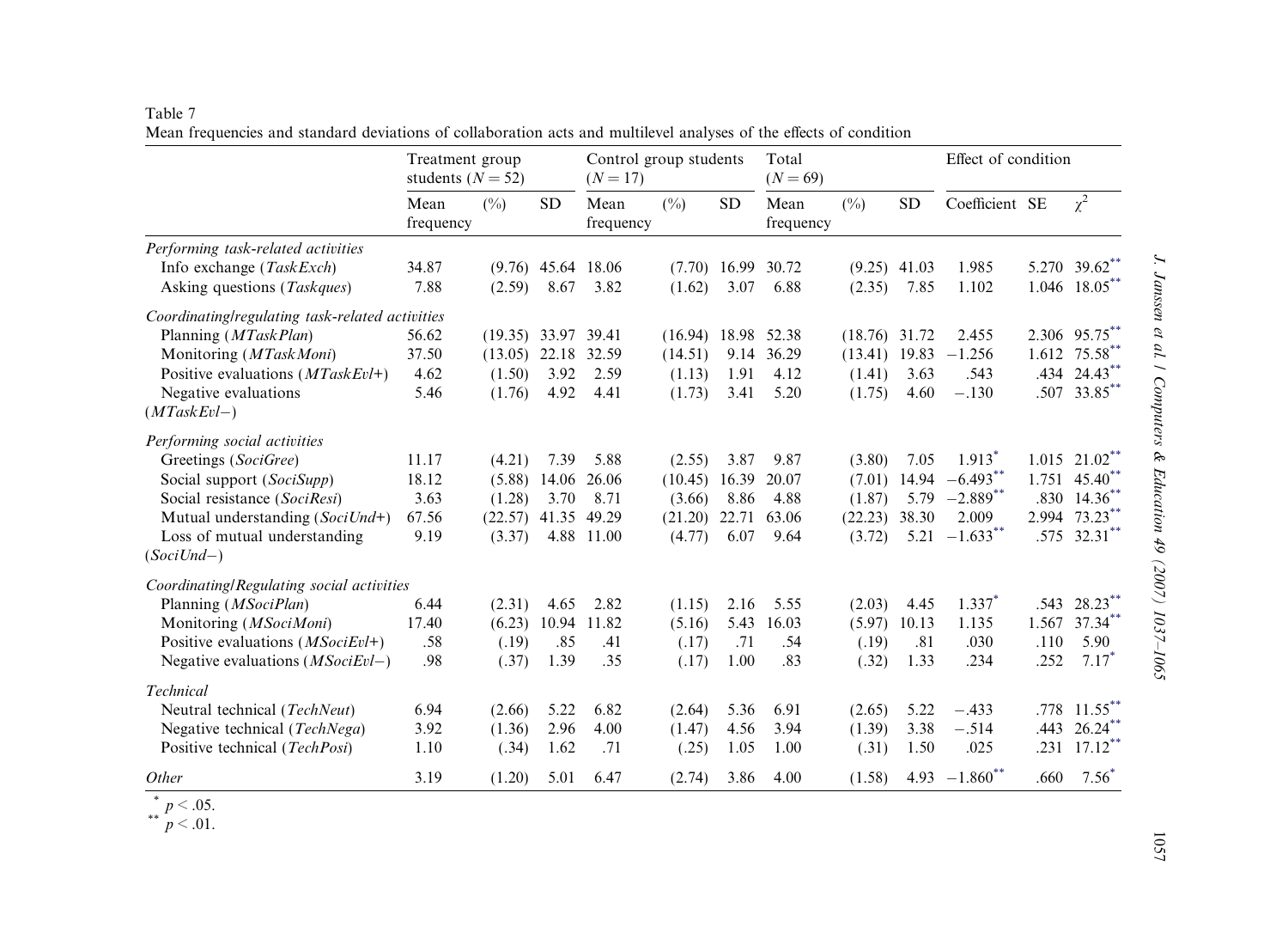of mutual understanding (SociUnd-),  $t(21) = -2.84$ ,  $p = .00$ . Students with access to the PT, indicated less incomprehension and disagreement. Fifth, the PT had a positive effect on the number of remarks aimed at planning of group processes (*MSociPlan*),  $t(21) = 2.46$ ,  $p = .01$ . Thus, students with access to the PT constructed more messages that regulated the planning of group processes. This indicates that students who had access to the PT devoted more of their online discussion to this aspect of group processing. Finally, access to the PT influenced the number of nonsense (*Other*) remarks typed by a student,  $t(21) = -2.82$ ,  $p = .01$ . Students with access to the PT sent significantly less *Other* remarks. As mentioned earlier, number of dialogue acts was not a significant predictor for *Other* remarks, therefore a model which only included condition as a predictor was also estimated. Condition was also a significant predictor in this model,  $t(21) = -2.50$ ,  $p = .01$ . Thus, it seems that the PT influenced students to type less nonsense remarks.

To examine how operating the PT influenced students' collaboration, partial correlations (controlling for the time students were online) between use of the PT and collaborative activities were inspected. However, no significant relationships were found.

## 6.5. Group performance scores

The final research question concerned the effects of the PT on groups' performance scores. Table 8 shows the results of the comparison between treatment and control groups. Note that since the performance scores were calculated for groups, not individual students, the number of observations is different from, for example, Table 8.

Differences were tested using a t test for independent samples. On average, treatment groups attained higher total performance scores, but the difference was not significant, and the resulting ES was small. Inspection of Table 8 shows that on average, treatment groups scored higher compared to control groups on four of the seven subtasks. None of the differences were statistically significant. However, for subtasks two and six, the ESs (.80 and .92, respectively) were rather high and in favor of the treatment groups. Finally, inspection of the correlations between use of the PT and group performance scores, revealed no significant relationships.

| Group performance scores | $(N = 17)$       | Treatment groups | Control groups<br>$(N = 5)$ |           |         | р   | ES     |  |  |
|--------------------------|------------------|------------------|-----------------------------|-----------|---------|-----|--------|--|--|
|                          | $\boldsymbol{M}$ | <b>SD</b>        | $\boldsymbol{M}$            | <b>SD</b> |         |     |        |  |  |
| Total score              | 66.47            | 10.66            | 64.80                       | 8.70      | .32     | .75 | .16    |  |  |
| Subtask 1                | 1.37             | .33              | 1.47                        | .18       | $-.60$  | .55 | $-.33$ |  |  |
| Subtask 2                | 1.38             | .32              | 1.14                        | .20       | 1.54    | .14 | .80    |  |  |
| Subtask 3                | 1.27             | .34              | 1.47                        | .27       | $-1.16$ | .26 | $-.61$ |  |  |
| Subtask 4                | 1.39             | .36              | 1.49                        | .26       | $-.53$  | .60 | $-.29$ |  |  |
| Subtask 5                | 1.39             | .30              | 1.27                        | .15       | .89     | .38 | .43    |  |  |
| Subtask 6                | 1.42             | .24              | 1.20                        | .24       | 1.81    | .09 | .92    |  |  |
| Subtask 7                | 1.51             | .37              | 1.40                        | .45       | .55     | .59 | .28    |  |  |

Table 8 Means and standard deviations for treatment and control groups for group performance scores

Note. To increase comparability, scores for the subtasks were standardized, with 0 being the minimum amount of points and 2 the maximum.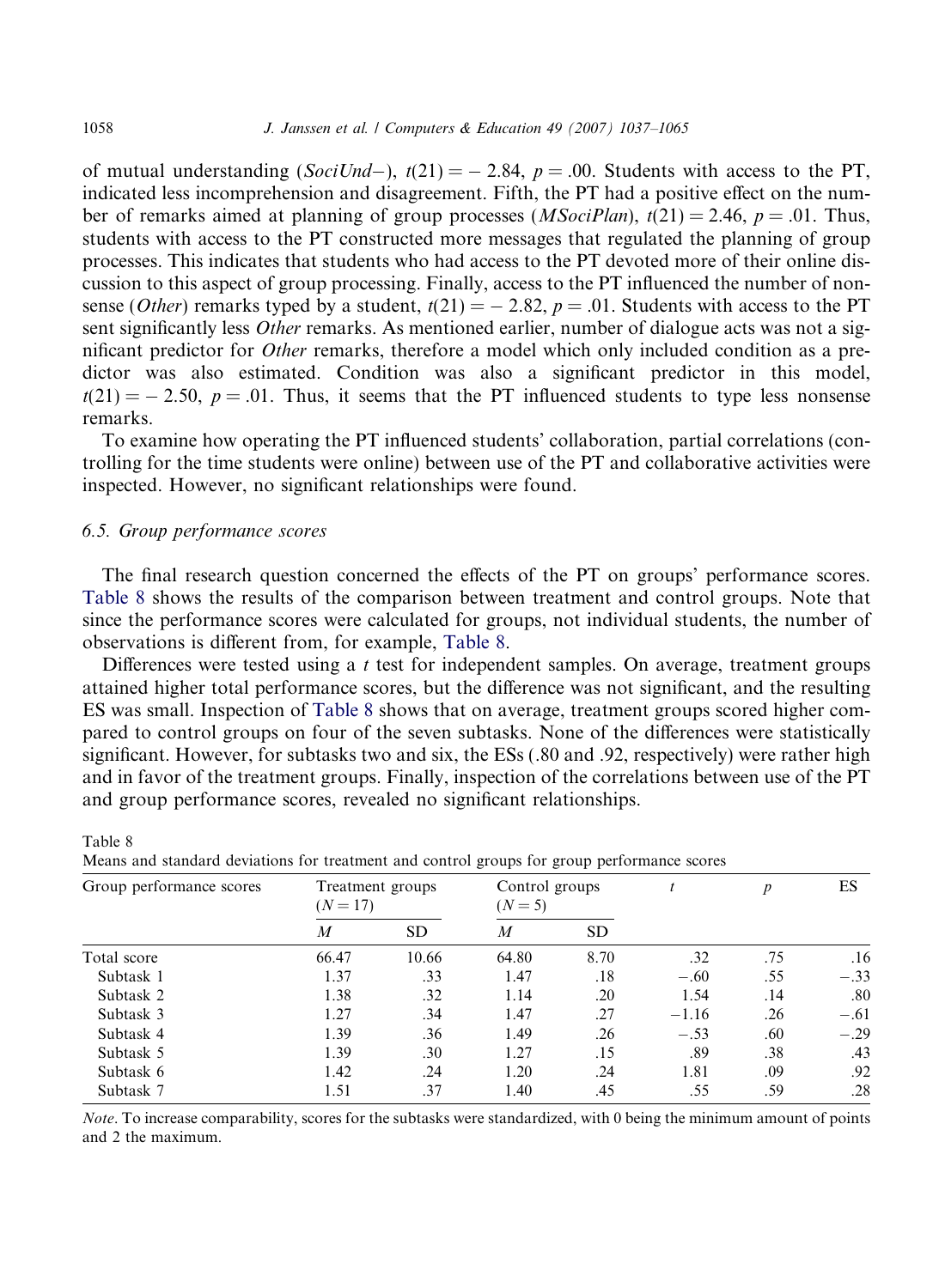# 7. Conclusions

In the present study, the effects of visualization of participation during CSCL were examined. A CSCL-environment was augmented with the PT. The PT visualizes how much each group member contributes to his or her group's online communication. It is assumed that the PT would influence group members' participation, awareness, collaborative activities, and groups' performance scores.

The first research question investigated how intensively students used the PT during online collaboration. Treatment group students used the PT quite intensively, although some students used the PT very little. On average, students displayed the PT on their screen 18% of the total time they were online.

The second research question was whether students who had access to the PT (treatment group students) would participate more, and more equally during collaboration compared to students without access to the PT (control group students). The results show an effect of the PT on the participation of treatment group students. Treatment group students sent more long dialogue acts (messages containing more than five words), compared to control group students. This important, since longer messages are mainly used for transfer of information and coordination of activities. These longer, more substantial messages contribute to satisfactory collaboration ([Bonito, 2000](#page-25-0)). Regarding short dialogue acts, and total number of dialogue acts, no differences were found between treatment and control group students. Furthermore, equality of participation was not higher in treatment compared to control groups. However, display time of the PT on students' screens was correlated with equality of participation for long dialogue acts. This indicates that operating the PT has an effect on equality of participation. In conclusion, some positive results were found for the effect of the PT on participation during online collaboration. Having access to the PT and operating the PT seem to partly stimulate participation and equality of participation.

The third research question was whether the PT would influence students' awareness of the group processes and activities taking place during online collaboration. To answer this question, students completed a 14-item questionnaire. From this questionnaire, seven items were grouped into two factors. The results indicate treatment group students reported similar levels of awareness of participation and group members' tasks compared to control group students. Thus, the PT did not stimulate students' awareness of the group processes and activities taking place during collaboration. Furthermore, operating the PT was not correlated with awareness. In sum, the PT did not affect students' awareness of the group processes and activities in their group. It is worth noting, however, that on a single questionnaire item that was not included in one of the two extracted factors, a significant difference emerged: treatment group students reported they knew better when a group member was not working hard, compared to control group students. This indicates that the PT may have helped students to assess whether a group member was taking a free ride.

The fourth research question was whether the PT would influence students' collaborative activities during online collaboration. It was expected that the PT would stimulate students to engage in social activities and coordination of social activities. That is, treatment group students were expected to spend more time planning, monitoring, and evaluating their collaboration (group processing). This proved to be partially the case. Treatment group student made more remarks aimed at planning of group processes. Furthermore, treatment group students made fewer remarks that indicated social resistance (e.g., swearing, displaying negative emotions). This is important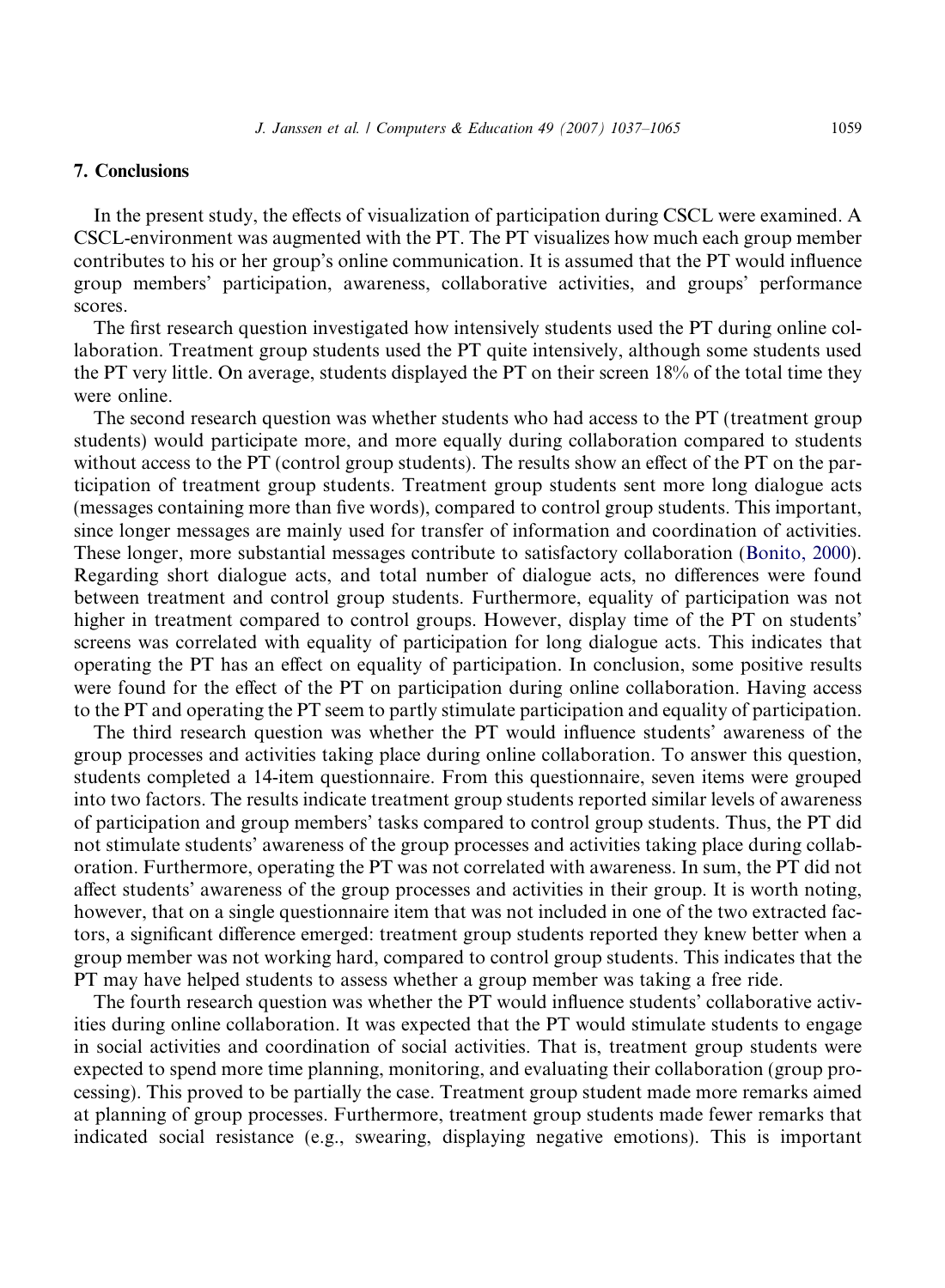because such negative behavior undermines collaboration [\(Jehn & Shah, 1997](#page-26-0)). Surprisingly, treatment group students also typed fewer social support remarks (e.g., offering positive comments, self-disclosure). Instead, treatment group students typed more greetings. In addition, the treatment group students signaled loss of mutual understanding on fewer occasions. Finally, treatment group students typed less nonsense remarks. Intriguingly, no relationship between use of the PT and collaborative activities was found. This may indicate that even students that did not use the PT intensively, were influenced by the PT. Possibly because they were influenced by group members that *did* use the PT more intensively. Overall, these results indicate that access to PT stimulated students to invest more effort into coordination of social activities.

The final research question was whether the PT would increase the efficacy of collaboration by improving group performance. It was hypothesized that through stimulating participation, equality of participation, awareness of group processes and activities and coordination of social activities, the PT would help groups to perform better on the inquiry group task. The results indicate that this was not the case. Treatment groups did not attain higher performance scores than control groups. Furthermore, partial correlations revealed no relationship between operating the PT and group performance. It is worth noting that for two subtasks moderate to high effects sizes were found in favor of the treatment group. In conclusion, the effects of the PT on group performance were not as profound as expected.

Overall, the results of this study demonstrate the usefulness of visualizing participation during CSCL. It stimulates students to exchange longer, more substantial messages. These results are in line with previous studies by [Michinov and Primois \(2005\) and Zumbach et al. \(2004\)](#page-27-0), although these studies used different types of visualizations. In addition, operating the PT influenced equality of participation. In groups that used the PT a lot, the number of long dialogue acts was distributed more equally among group members. Finally, visualization of participation stimulated students to collaborate differently. It helped group members to engage in group processing, but also to decrease off-task and negative behavior (e.g., typing nonsense messages and swearing). This is important, since it demonstrates that the increase in participation is not caused by students sending more nonsense messages in order to manipulate the visualization. Effects of the PT on awareness of group processes and – activities and on group performance were not as strong as expected. Groups that had access to the PT did not report higher awareness and did not earn higher performance scores on the inquiry group task.

## 8. Discussion

In interpreting the results of this study, some possible limitations should be kept in mind. These limitations and alternative interpretations of the results will be discussed hereafter. First, the data were collected on a single school. In addition, the sample used in this study was rather small: 55 treatment and 17 control group students. This may limit the generalizability of the results.

Second, students were not forced to use to PT. They could open and close it whenever they wanted. Unsurprisingly, some students used the PT very little, whereas others used it a lot. If the PT would have been on students' screens all the time, this might have produced different, perhaps more positive, effects. However, this study demonstrated that only giving students access to the PT could still be beneficial.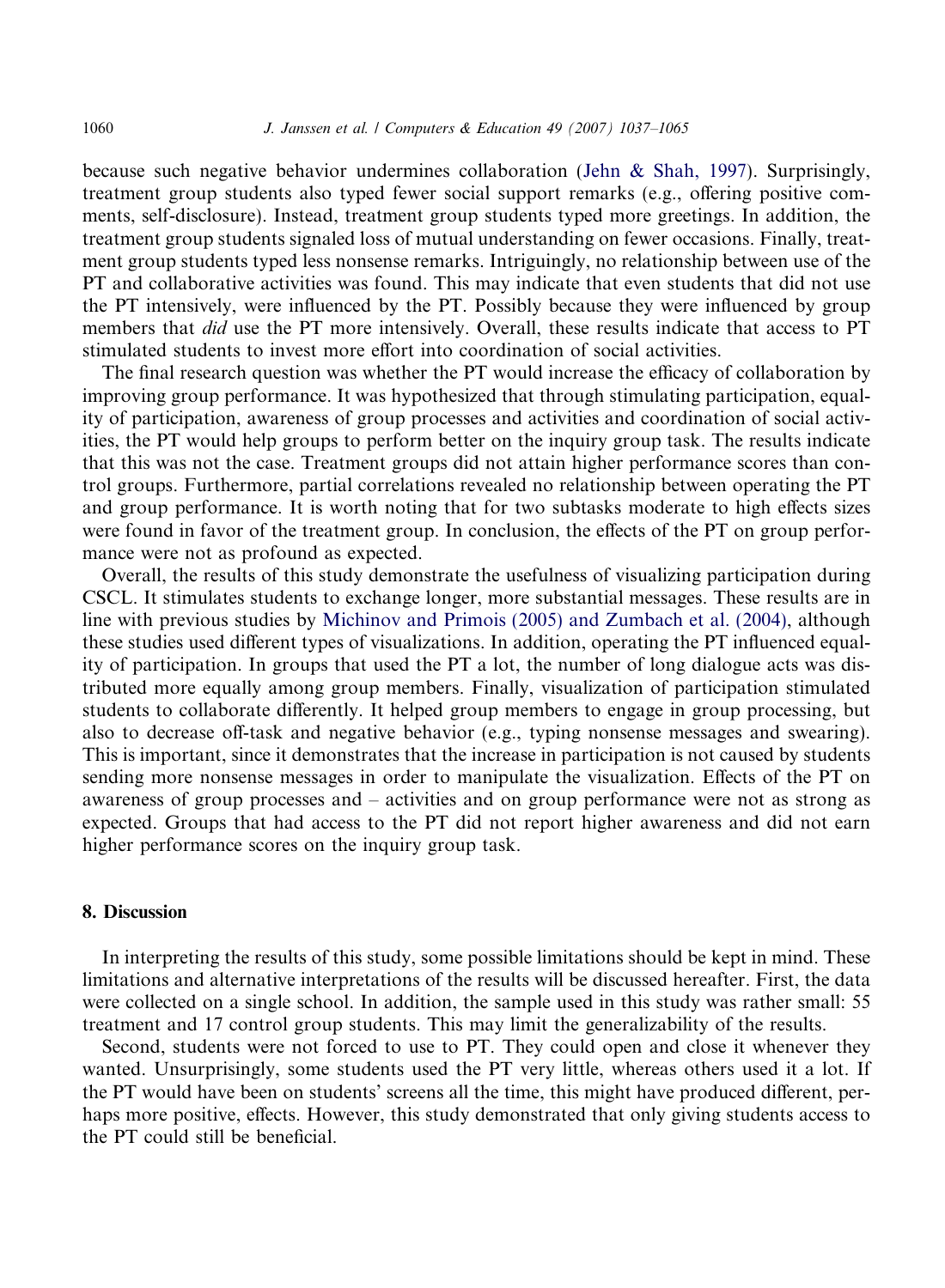Third, a possible explanation for the mixed results could be that it was difficult for students to perceive differences between the sizes of the spheres in the PT. If students do not perceive differences between each other in terms of participation, they may not change their behavior because they believe they are collaborating efficiently. This study did not investigate whether students actually perceived differences. However, examination of the online discussions revealed that students themselves mentioned and were aware of these differences (e.g., ''your sphere is the biggest'', ''according to the PT, she participated the most''). These examples illustrate that these students were able to perceive differences between each other.

Fourth, the type of group task used in this study may have influenced the results found. This study used an inquiry group task, for which a high level of collaboration and equal participation was necessary to perform well. Positive interdependence and individual accountability were incorporated in the task, thus reducing the chance that free riding would occur ([O'Donnell, 2001](#page-27-0)). As was described above, in both conditions participation was rather equally distributed among group members, indicating there were few free riders. With a different task, one in which free riding is more likely to occur, the effects of the PT may be stronger because free riders are more easily identified. Future research could investigate whether different types of task elicit different effects of the PT.

Fifth, because students were not forced to use the PT, there were considerable differences between students regarding the extent to which the PT was actually used. These differences may have made it more difficult to detect differences between treatment and control group students. However, it was found that operating the PT only had an effect on equality of participation. Thus, it seems that it is more important to be in a group that has access to the PT, than to actually observe and operate the PT. This may seem counterintuitive, but two explanations can account for this finding. Firstly, the measures used may not completely grasp whether students meaningfully used the PT. The total amount of time the PT was displayed on students' screen may not be a good indicator, because students can have the PT on their screen without paying attention to it. Using the PT may not be a good indicator, because even without using the tool, students can still be influenced by it, by simply observing the tool. Secondly, students can be influenced by the PT through their group members. As described above, students with access to the PT typed more long messages and engaged more in coordination of social activities. By observing the increased participation, or different collaborative activities of group members, even students that did not use the PT intensively may have been prompted to change their collaborative behavior.

Finally, group size may have influenced the results ([Strijbos, Martens, & Jochems, 2004](#page-27-0)). This study used groups with three or four members. [Bonito \(2000\)](#page-25-0) noted that smaller groups minimize participation differences, possibly because in smaller groups the obligation to participate is higher, lack of participation can be noticed more easily, and there is less competition for attention. Therefore, if larger groups had been used in this study, the results might have been different. In larger groups, there is more competition for attention and free riders are more likely to go unnoticed. In these groups, the PT could possibly have a greater impact on equality of participation. Similarly, in larger groups it is more difficult to know what group members are doing and which group members are participating too little. Therefore, under these circumstances the PT could possibly have a greater impact on awareness of group processes and activities. In the future research, it should be examined whether group size influences the effects of visualization of participation.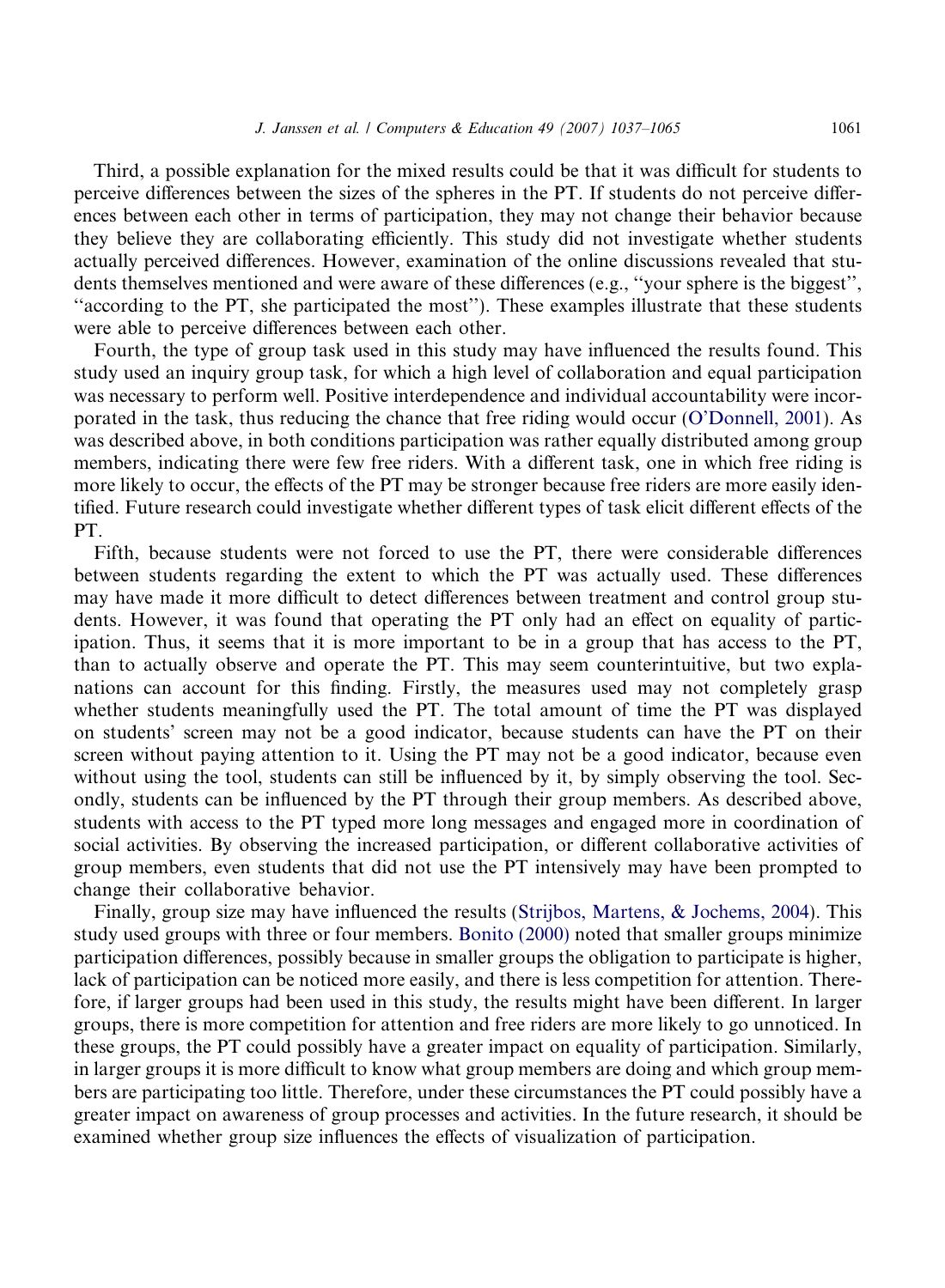<span id="page-25-0"></span>Overall, the results of this study were quite positive. In this case, access to visualization of participation seemed to stimulate participate more during online collaboration. Furthermore, students also discussed more about manner in which they were collaborating, which may help them to collaborate better. Whether these results can be replicated with other students, other types of groups or using different types of tasks, remains to be seen, although the results seem promising. In our own future research, we will explore the merits of visualization during collaboration further.

#### Acknowledgment

This project was funded by NWO, the Netherlands Organisation for Scientific Research under project number 411-02-121.

## **References**

- Abrami, P. C., & Chambers, B. (1996). Research on cooperative learning and achievement: comments on Slavin. Contemporary Educational Psychology, 21(1), 70–79.
- Adrianson, L. (2001). Gender and computer-mediated communication: group processes in problem solving. Computers in Human Behavior, 17(1), 71–94.
- Alker, H. R. Jr., (1965). Mathematics and politics. New York: MacMillan.
- Artzt, A. F., & Armour-Thomas, E. (1997). Mathematical problem solving in small groups: Exploring the interplay of students' metacognitive behaviors, perceptions, and ability levels. Journal of Mathematical Behavior, 16(1), 63–74.
- Baltes, B. B., Dickson, M. W., Sherman, M. P., Bauer, C. C., & LaGanke, J. (2002). Computer-mediated communication and group decision making: a meta-analysis. Organizational Behavior and Human Decision Processes, 87(1), 156–179.
- Barkhi, R., Jacob, V. S., & Pirkul, H. (1999). An experimental analysis of face to face versus computer mediated communication channels. Group Decision and Negotiation, 8(4), 325–347.
- Benbunan-Fich, R., Hiltz, S. R., & Turoff, M. (2003). A comparative content analysis of face-to-face vs. asynchronous group decision making. Decision Support Systems, 34(4), 457–469.
- Bonito, J. A. (2000). The effect of contributing substantively on perceptions of participation. Small Group Research, 31(5), 528–553.
- Bonito, J. A. (2002). The analysis of participation in small groups: methodological and conceptual issues related to interdependence. Small Group Research, 33(4), 412–438.
- Butler, D. L., & Winne, P. H. (1995). Feedback and self-regulated learning: a theoretical synthesis. Review of Educational Research, 65(3), 245–281.
- Carlson, K. D., & Schmidt, F. L. (1999). Impact of experimental design on effect size: findings from the research literature. Journal of Applied Psychology, 84(6), 851–862.
- Cicchetti, D. V., Lee, C., Fontana, A. F., & Dowds, B. N. (1978). A computer program for assessing specific category rater agreement for qualitative data. *Educational and Psychological Measurement*, 38(3), 805–813.
- Cohen, E. G. (1994). Restructuring the classroom: conditions for productive small groups. Review of Educational Research, 64(1), 1–35.
- De Vries, J., Havekes, H., Aardema, A., & Van Rooijen, B. (Eds.), (2004). Actief historisch denken: Opdrachten voor activerend geschiedenisonderwijs [Active historical thinking: Assignments for activating history education]. Stichting Geschiedenis, Staatsinrichting en Educatie.
- Dourish, P., & Bellotti, V. (1992). Awareness and coordination in shared work spaces. In Paper presented at the ACM conference on computer supported cooperative work (CSCW'92), Toronto, Canada.
- Dubrovsky, V. J., Kiesler, S., & Sethna, B. N. (1991). The equalization phenomenon: status effects in computermediated and face-to-face decision-making groups. Human–Computer Interaction, 6(2), 119–146.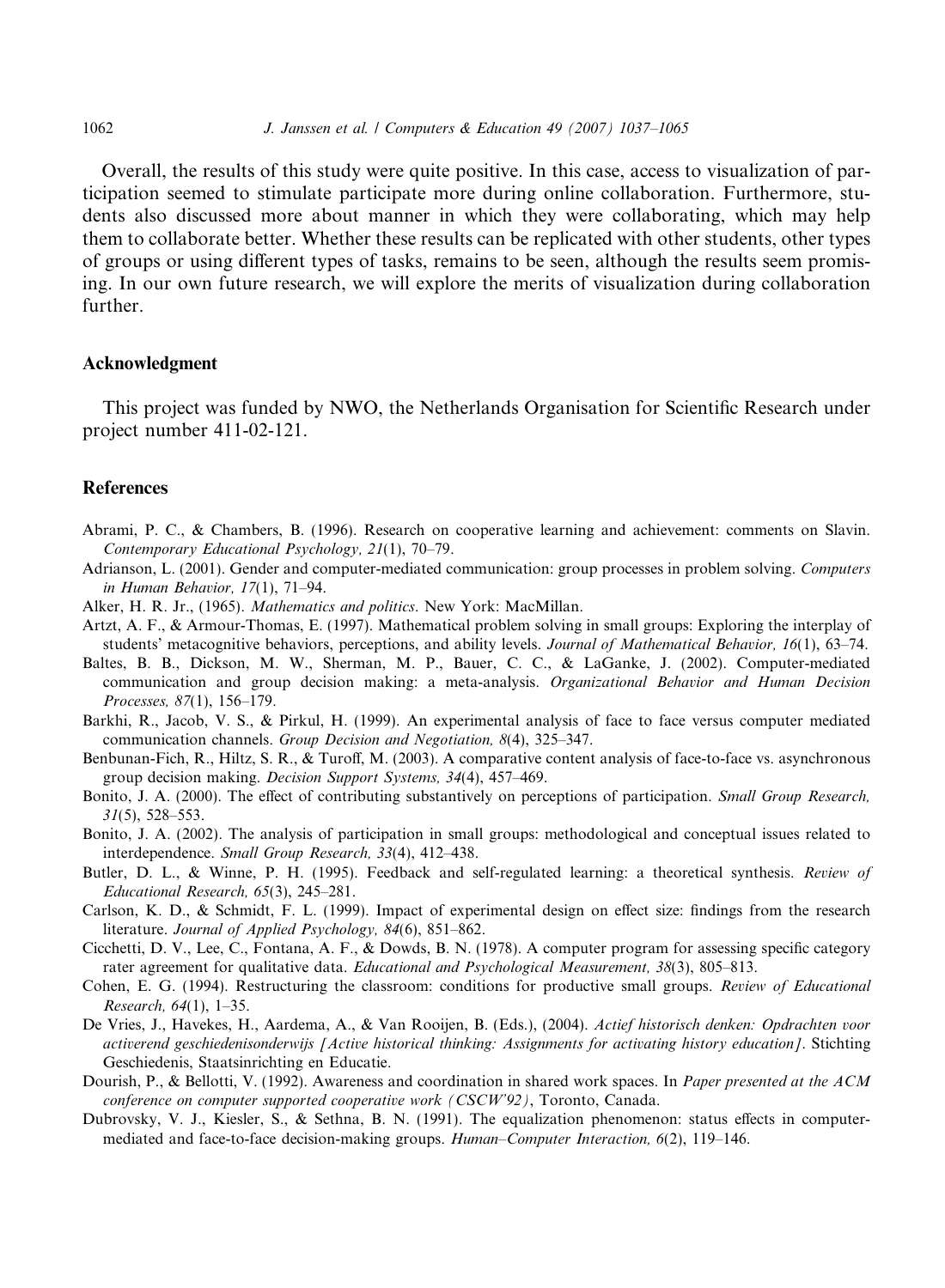- <span id="page-26-0"></span>Ellis, S. (1997). Strategy choice in sociocultural context. Developmental Review, 17(4), 490–524.
- Erkens, G. (2003). Multiple Episode Protocol Analysis (MEPA). Version 4.9. Retrieved October 24, 2005. Available from <http://edugate.fss.uu.nl/mepa/>.
- Erkens, G. (2004). Dynamics of coordination in collaboration. In J. Van der linden & P. Renshaw (Eds.), *Dialogic* learning: Shifting perspectives to learning, instruction, and teaching (pp. 191–216). Dordrecht: Kluwer Academic Publishers.
- Erkens, G., Jaspers, J., Prangsma, M., & Kanselaar, G. (2005). Coordination processes in computer supported collaborative writing. Computers in Human Behavior, 21(3), 463–486.
- Fischer, F., Bruhn, J., Grasel, C., & Mandl, H. (2002). Fostering collaborative knowledge construction with visualization tools. Learning and Instruction, 12(2), 213–232.
- Fjermestad, J. (2004). An analysis of communication mode in group support systems research. Decision Support Systems, 37(2), 239–263.
- Fletcher-Flinn, C. M., & Gravatt, B. (1995). The efficacy of computer assisted instruction (CAI): a meta-analysis. Journal of Educational Computing Research, 13(3), 219–241.
- Forman, E. A., & Cazden, C. B. (1985). Exploring Vygotskian perspectives in education: the cognitive value of peer interaction. In J. V. Wertsch (Ed.), Culture, communication, and cognition: Vygotskian perspectives (pp. 323–347). Cambridge: Cambridge University Press.
- Gutwin, C., & Greenberg, S. (2004). The importance of awareness for team cognition in distributed collaboration. In E. Salas & S. M. Fiore (Eds.), Team cognition: Understanding the factors that drive processes and performance (pp. 177–201). Washington: APA Press.
- Henry, R. A. (1995). Improving group judgment accuracy: information sharing and determining the best member. Organizational Behavior and Human Decision Processes, 62(2), 190–197.
- Hertz-Lazarowitz, R., & Bar-Natan, I. (2002). Writing development of Arab and Jewish students using cooperative learning (CL) and computer-mediated communication (CMC). Computers & Education, 39(1), 19–36.
- Hetzel, R. D. (1996). A primer on factor analysis with comments on patterns of practice and reporting. In B. Thompson (Ed.). Advances in social science methodology (Vol. 4, pp. 175–206). Stamford, CT: JAI Press.
- Hobman, E. V., Bordia, P., Irmer, B., & Chang, A. (2002). The expression of conflict in computer-mediated and faceto-face groups. Small Group Research, 33(4), 439–465.
- Howell-Richardson, C., & Mellar, H. (1996). A methodology for the analysis of patterns of participation within computer-mediated communication courses. Instructional Science, 24(1), 47–69.
- Jaspers, J., Broeken, M., & Erkens, G. (2004). Virtual Collaborative Research Institute (VCRI) (Version 2.0). Utrecht: Onderwijskunde Utrecht, ICO/ISOR.
- Jehn, K. A., & Shah, P. P. (1997). Interpersonal relationships and task performance: an examination of mediation processes in friendship and acquaintance groups. Journal of Personality and Social Psychology, 72(4), 775–790.
- Jermann, P. (2004). Computer support for interaction regulation in collaborative problem-solving. Unpublished Ph.D. thesis, University of Geneva, Switzerland.
- Johnson, D. W., & Johnson, R. T. (1999). Learning together and alone: Cooperative, competitive, and individualistic learning (5th ed.). Boston: Allyn & Bacon.
- Johnson, D. W., Johnson, R. T., Roy, P., & Zaidman, B. (1985). Oral interaction in cooperative learning groups: speaking, listening, and the nature of statements made by high-, medium-, and low-achieving students. Journal of Psychology: Interdisciplinary and Applied, 119(4), 303–321.
- Johnson, D. W., Johnson, R. T., & Stanne, M. B. (1990). Impact of group processing on achievement in cooperative groups. Journal of Social Psychology, 130(4), 507–516.
- Kenny, D. A., Mannetti, L., Pierro, A., Livi, S., & Kashy, D. A. (2002). The statistical analysis of data from small groups. Journal of Personality and Social Psychology, 83(1), 126–137.
- King, A. (1994). Guiding knowledge construction in the classroom: effects of teaching children how to question and how to explain. American Educational Research Journal, 31(2), 338–368.
- Kirschner, P., Strijbos, J. W., Kreijns, K., & Beers, P. J. (2004). Designing electronic collaborative learning environments. Educational Technology Research & Development, 52(3), 47–66.
- Kreijns, K. (2004). Sociable CSCL environments: social affordances, sociability, and social presence. Unpublished Ph.D. thesis, Open Universiteit, Heerlen, The Netherlands.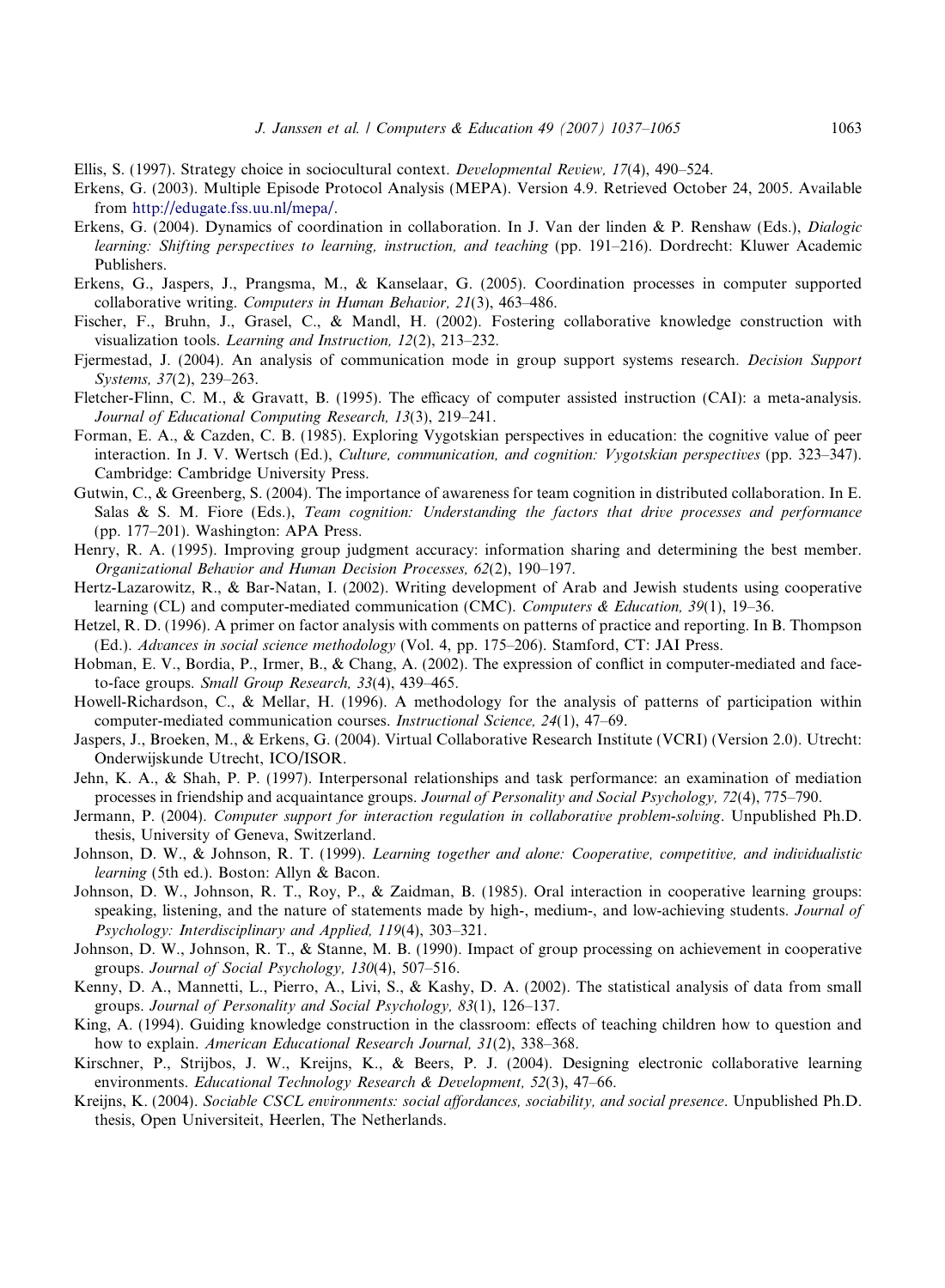- <span id="page-27-0"></span>Kreijns, K., Kirschner, P. A., & Jochems, W. (2003). Identifying the pitfalls for social interaction in computersupported collaborative learning environments: a review of the research. Computers in Human Behavior, 19(3), 335–353.
- Kumpulainen, K., & Mutanen, M. (1999). The situated dynamics of peer group interaction: an introduction to an analytic framework. Learning and Instruction, 9(5), 449–473.
- Lipponen, L., Rahikainen, M., Lallimo, J., & Hakkarainen, K. (2003). Patterns of participation and discourse in elementary students' computer-supported collaborative learning. Learning and Instruction, 13(5), 487–509.
- McGrath, J. E. (1991). Time, interaction, and performance (TIP). Small Group Research, 22(2), 147–174.
- Mendoza-Chapa, S., Romero-Salcedo, M., & Oktaba, H. (2000). Group awareness support in collaborative writing systems. In Paper presented at the 6th international workshop on groupware (CRIWG'00), Madeira, Portugal.
- Michinov, N., & Primois, C. (2005). Improving productivity and creativity in online groups through social comparison process: new evidence for asynchronous electronic brainstorming. Computers in Human Behavior, 21(1), 11–28.
- O'Donnell, A. M. (2001). Group processes in the classroom. In N. J. Smelser & B. B. Baltes (Eds.), International encyclopedia of the social & behavioral sciences (pp. 6413–6417). Amsterdam: Elsevier.
- O'Donnell, A. M., & O'Kelly, J. (1994). Learning from peers: beyond the rhetoric of positive results. Educational Psychology Review, 6(4), 321–349.
- Rourke, L., Anderson, T., Garrison, D. R., & Archer, W. (1999). Assessing social presence in asynchronous text-based computer conferencing. Journal of Distance Education, 14(2), 50–71.
- Salomon, G., & Globerson, T. (1989). When teams do not function the way they ought to? International Journal of Educational Research, 13(1), 89–99.
- Salomon, G., & Perkins, D. N. (1998). Individual and social aspects of learning. In P. D. Pearson & A. Iran-Nejad (Eds.). Review of research in education (Vol. 23, pp. 1–24). Washington, DC: American Educational Research Association.
- Savicki, V., Kelley, M., & Ammon, B. (2002). Effects of training on computer-mediated communication in single or mixed gender small task groups. Computers in Human Behavior, 18(3), 257–270.
- Shepperd, J. A. (1993). Productivity loss in performance groups: a motivation analysis. Psychological Bulletin, 113(1), 67–81.
- Slavin, R. E. (1996). Research on cooperative learning and achievement: what we know, what we need to know? Contemporary Educational Psychology, 21(1), 43–69.
- Snijders, T. A. B., & Bosker, R. J. (1999). Multilevel analysis: An introduction to basic and advanced multilevel modeling. London: Sage.
- Stahl, G. (2004). Building collaborative knowing: Elements of a social theory of CSCL. In J. W. Strijbos, P. A. Kirschner, & R. L. Martens (Eds.), What we know about CSCL, and implementing it in higher education? (pp 53–85). Boston: Kluwer Academic Publishers.
- Straus, S. G. (1997). Technology, group process, and group outcomes: testing the connections in computer-mediated and face-to-face groups. Human–Computer Interaction, 12(3), 227–266.
- Straus, S. G., & McGrath, J. E. (1994). Does the medium matter? The interaction of task type and technology on group performance and member reactions. Journal of Applied Psychology, 79(1), 87–97.
- Strijbos, J. W., Martens, R. L., & Jochems, W. M. G. (2004). Designing for interaction: six steps to designing computersupported group-based learning. Computers & Education, 42(4), 403–424.
- Teasley, S. D. (1995). The role of talk in children's peer collaborations. Developmental Psychology, 31(2), 207–220.
- Teasley, S. D., & Roschelle, J. (1993). Constructing a joint problem space: the computer as a tool for sharing knowledge. In S. P. Lajoie (Ed.), Computers as cognitive tools: Technology in education (pp. 229–258). Hillsdale, NJ: Lawrence Erlbaum Associates.
- Thompson, L. F., & Coovert, M. D. (2003). Teamwork online: the effects of computer conferencing on perceived confusion, satisfaction and postdiscussion accuracy. Group Dynamics, 7(2), 135–151.
- Van der Linden, J. L., Erkens, G., Schmidt, H., & Renshaw, P. (2000). Collaborative learning. In P. R. J. Simons, J. L. Van der Linden, & T. Duffy (Eds.), New learning (pp. 1–19). Dordrecht: Kluwer Academic Publishers.
- Van Meter, P., & Stevens, R. J. (2000). The role of theory in the study of peer collaboration. Journal of Experimental Education, 69(1), 113–127.